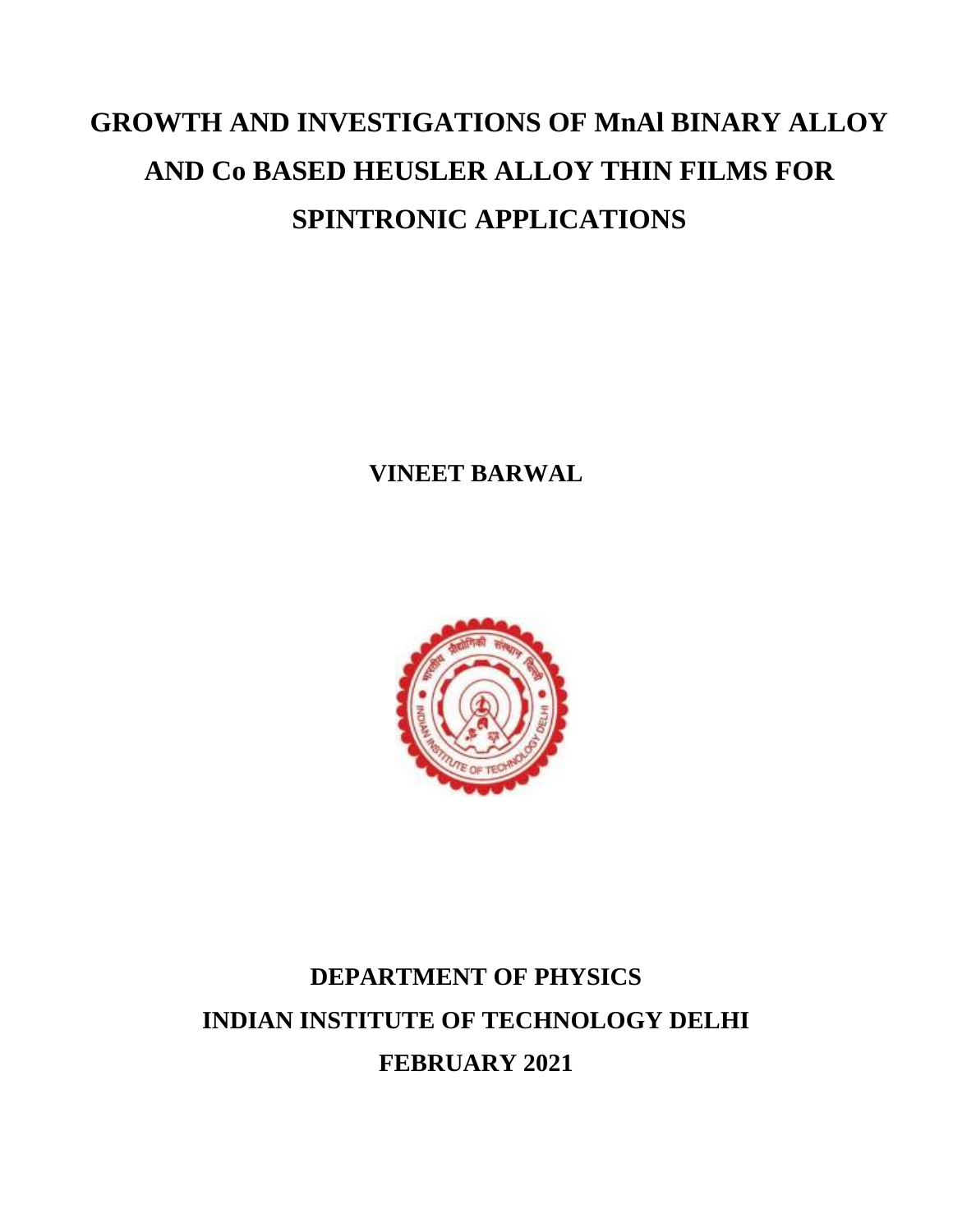**© Indian Institute of Technology Delhi, New Delhi, February 2021**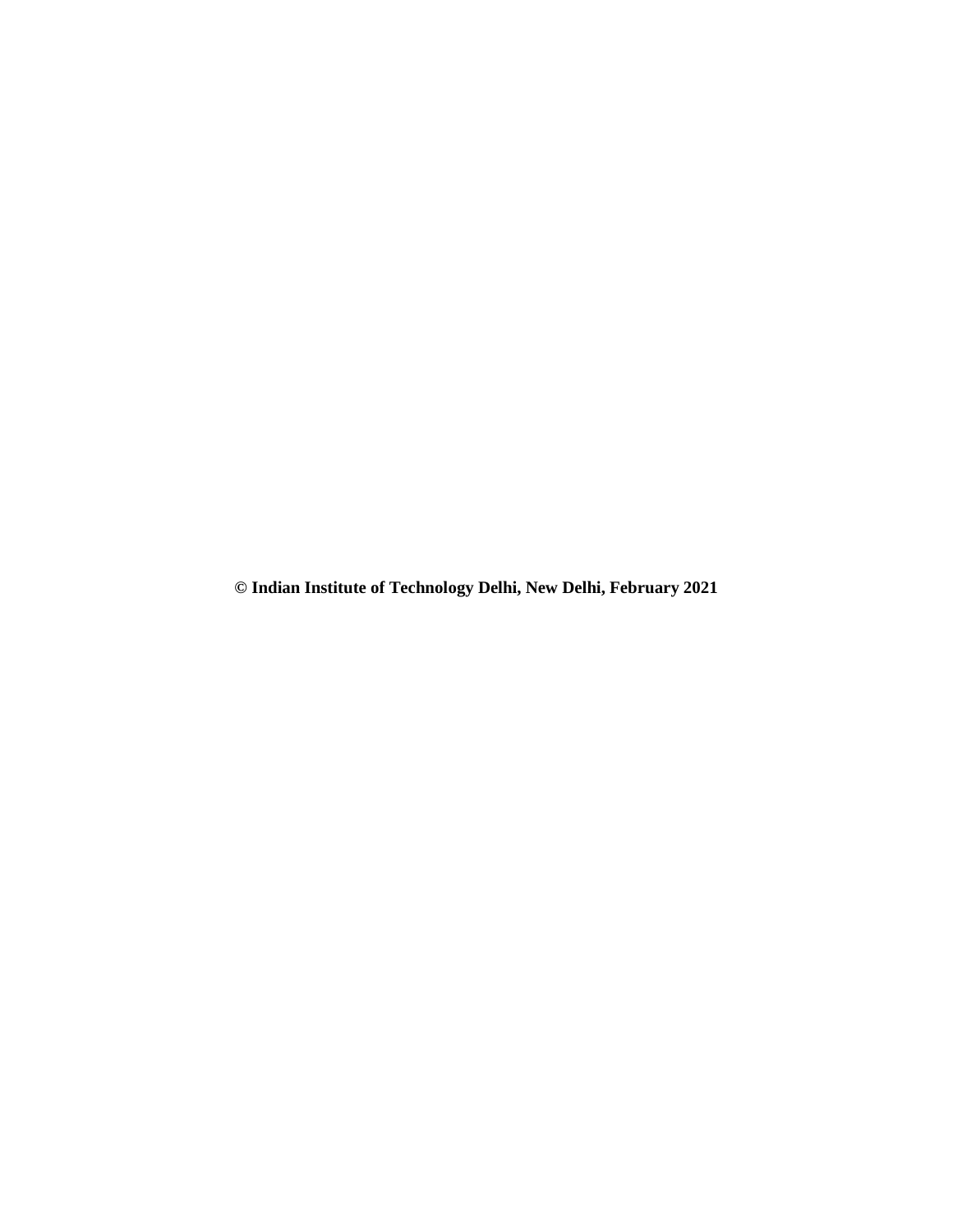# **GROWTH AND INVESTIGATIONS OF MnAl BINARY ALLOY AND Co BASED HEUSLER ALLOY THIN FILMS FOR SPINTRONIC APPLICATIONS**

by

# **VINEET BARWAL** DEPARTMENT OF PHYSICS

**Submitted** 

in the fulfillment of the requirement of the degree of the Doctor of Philosophy

to the



# **INDIAN INSTITUTE OF TECHNOLOGY DELHI**

**FEBRUARY 2021**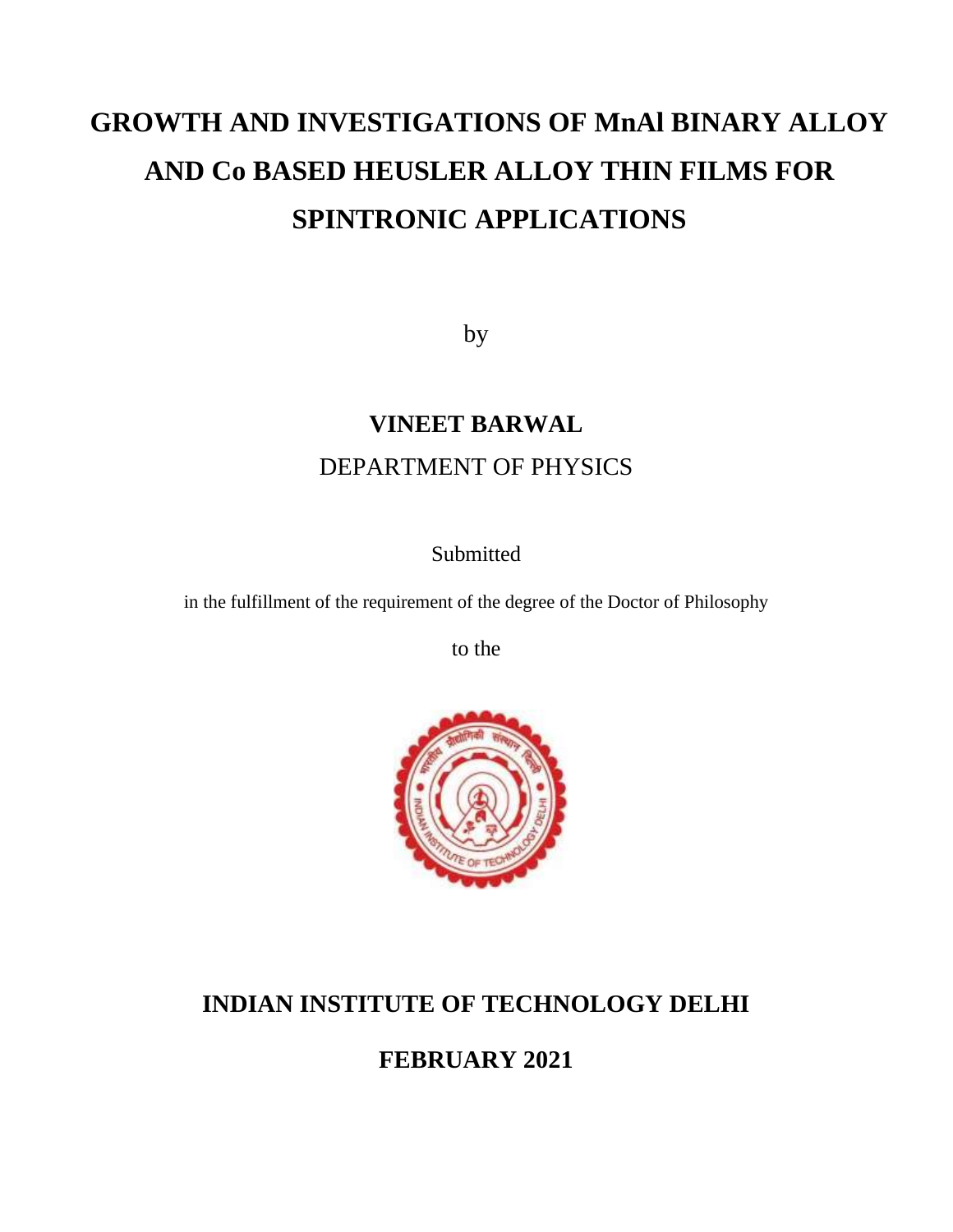# *To My Family & Teachers*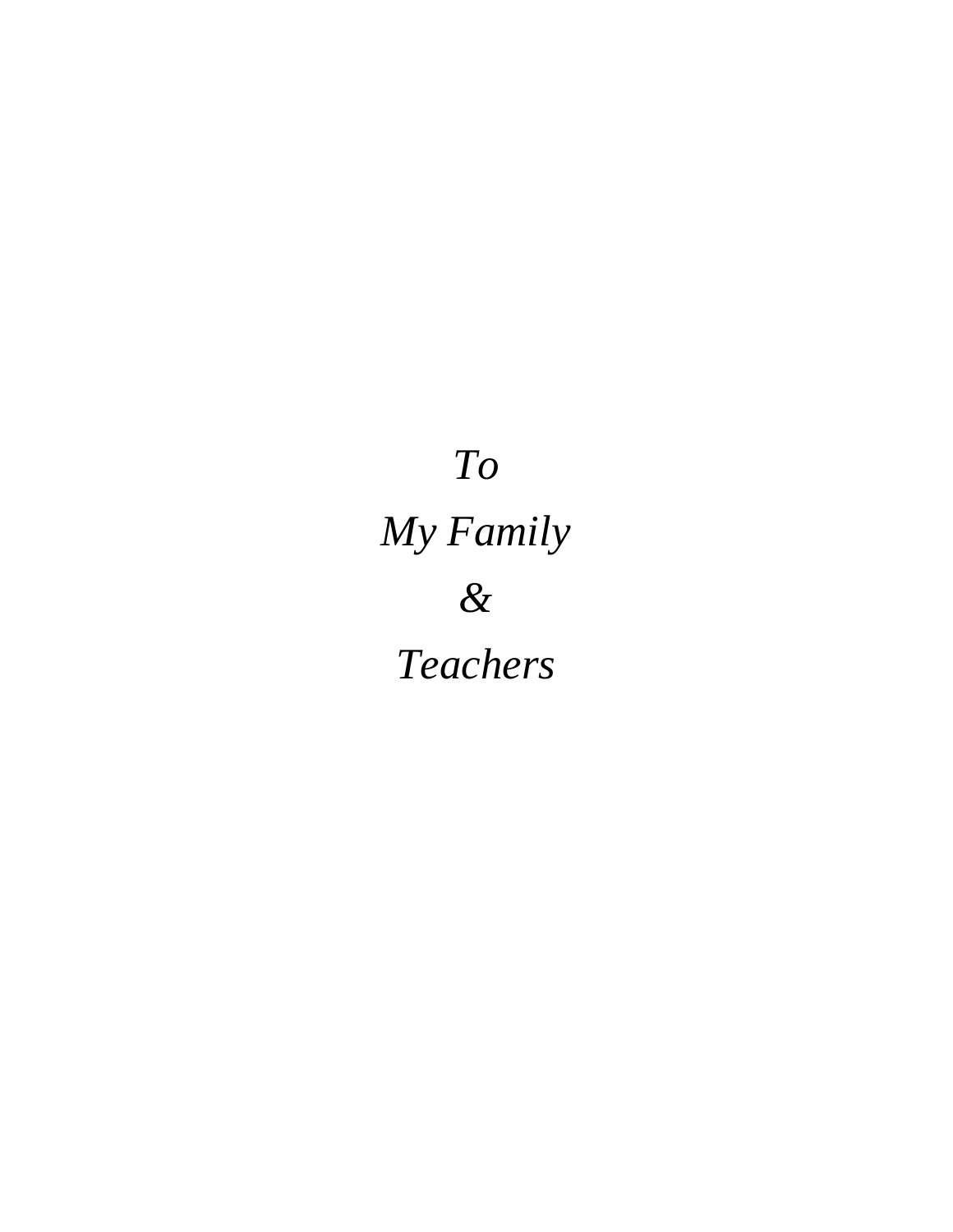### **CERTIFICATE**

This is to certify that the thesis entitled **"Growth and Investigations of MnAl Binary Alloy and Co Based Full Heusler Alloy Thin Films for Spintronic Applications,"** being submitted by **Mr. VINEET BARWAL** to the Indian Institute of Technology Delhi, New Delhi, for the award of the degree of **Doctor of Philosophy** in Physics is a record of bonafide research work carried out by him. He has worked under my supervision and guidance and has fulfilled the requirements for the submission of this thesis, which, in my opinion, has reached the requisite standard.

The results contained in this thesis have not been submitted, in part or full, to any other University or Institute for the award of any degree/diploma.

Prof. Sujeet Chaudhary

Professor Department of Physics Indian Institute of Technology Delhi New Delhi-110016 India

Date: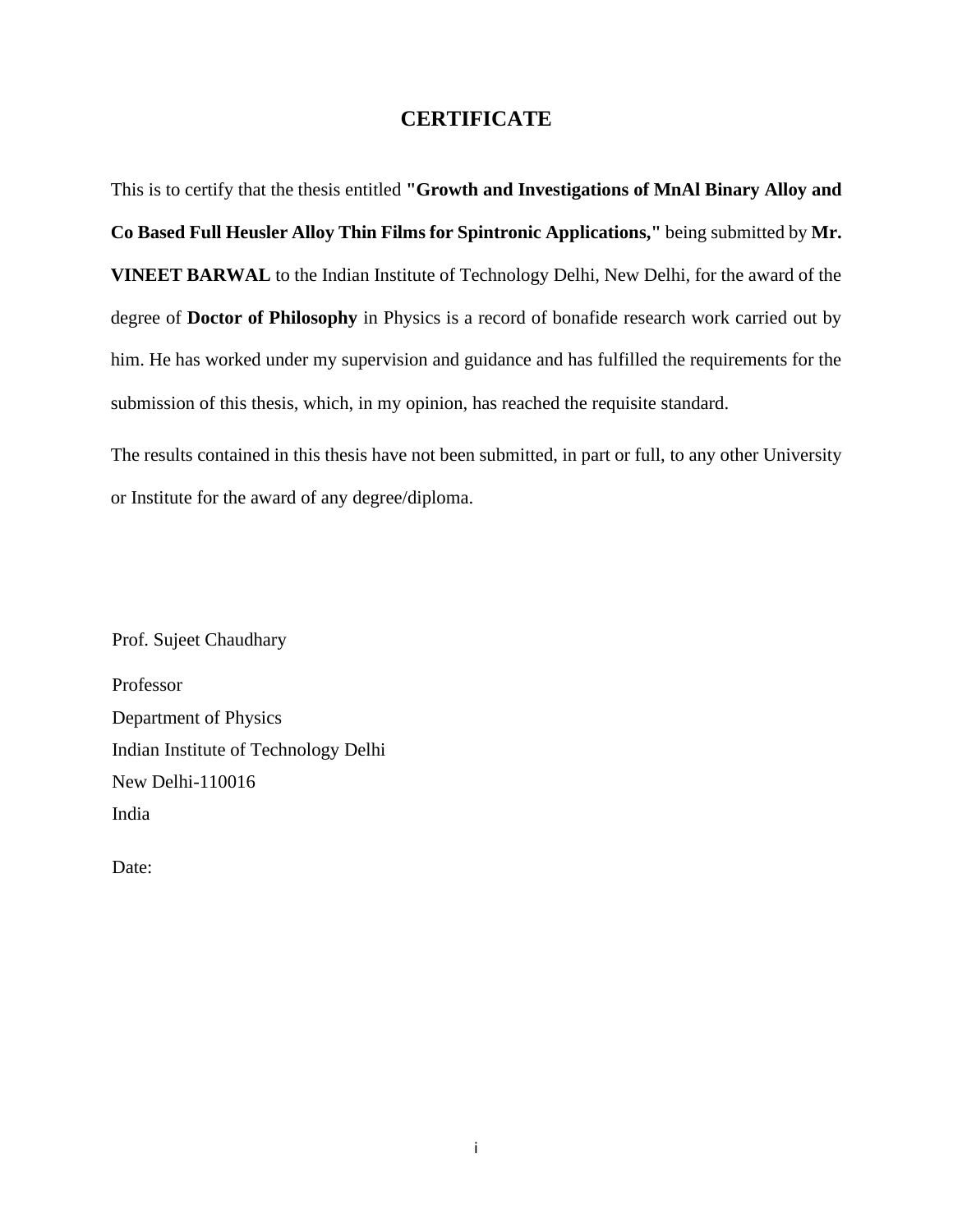#### **ACKNOWLEDGEMENTS**

I am thankful to all those who directly or indirectly were part of my journey as a research scholar and helped me complete the work. First and foremost, I express gratitude and indebtedness towards my research advisor Prof. Sujeet Chaudhary for his invaluable assistance, constant support, guidance, and encouragement. His presence in the thin film lab (MS-401) sparked motivation and ideas and the desire to learn physics. He inspired both a dedication to thoroughness as well as providing a healthy environment for the discussion of both academic concerns as well as personal ones. He gave me the somewhat daunting freedom to independently pursue many avenues of research and made me learn how to provide critical analysis of my results.

I want to thank Prof. Dinesh K Pandya and Prof. Subhash C. Kashyap, for their valuable suggestions and continuous encouragement.

I am thankful to my SRC committee members Prof. Mukesh C. Bhatnagar, Prof. Santanu Ghosh, and Prof. Samaresh Das for their valuable feedback, encouragement, insightful comments, and fruitful discussions during various progress meetings.

I would like to thank Professor Peter Svedlindh from Uppsala University, Sweden, for his association, involvement, and scientific discussions.

I would like to convey my sincere thanks to Mr. Nagendra Chaudhary for the technical help and support in the lab. I am also thankful to Mr. Subash Pai, Excel instruments, for his technical service and support.

I am thankful to the University Grant Commission, Government of India, for providing me the research fellowship.

I also acknowledge Professor K.L. Chopra, the founder of Thin Film Laboratory. I would like to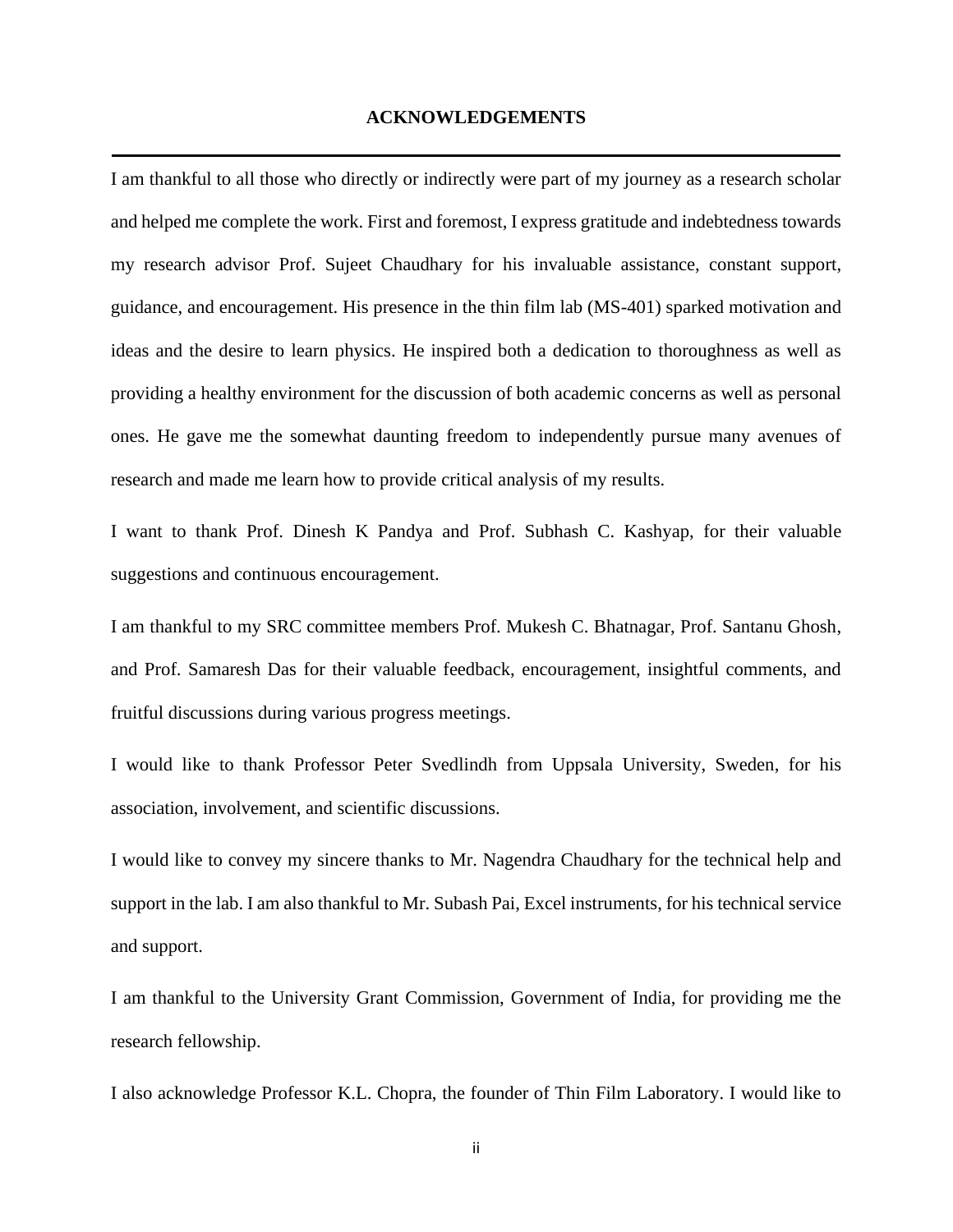thank the Department of Physics, Indian Institute of Technology Delhi, and all faculties for providing me the needed facilities, support and guidance to complete my thesis work.

I will never forget the time spend with my seniors, juniors and lab mates. I would like to thank Dr. Ankit, Dr. Dinesh, Dr. Anil, Dr. Shikha, Dr. Anjali, Dr. Nilamani, Dr. Sajid, Dr. Deepika, Dr. Suchitra, Dr. Rekha, Dr. Raghav, Dr. Dhananjay and Dr. L. Saravanan for the constant support.I am very much thankful to my colleagues and members of our research group; Dr. Akash, Dr. Naveen, Pradeep, Ekta, Suraj, Abhay, Nanhe, Soumyarup, Parul, Lalit, Vireshwar, Naina, Nakul, Deepak, Ravi, Avantika, Sarita, Kriti, Akashdeep, Siddharth, Kaushalya, Nikita, Radhika, Amar, Sanjay, Rohit, and Rahul for making my stay at Thin Film Lab most memorable. My salute to my friends Dinesh, Narendra, Ajay, Om Prakash and Suryansh, for their sparkling presence in my life. This acknowledgment would be incomplete without expressing my sincere feelings towards my family. Thanks to my parents Shri. Hemraj Barwal and Smt. Deepa Barwal, my brothers Vikas and Rahul and sisters in law Anju and Babli and all the family members for their support, encouragement and patience. Special thanks to my wife Rohila and my daughter Aaradhya for their love and support which made this journey happier.

Lastly, I owe it all to Almighty God for the blessings.

**VINEET BARWAL (February 2021)**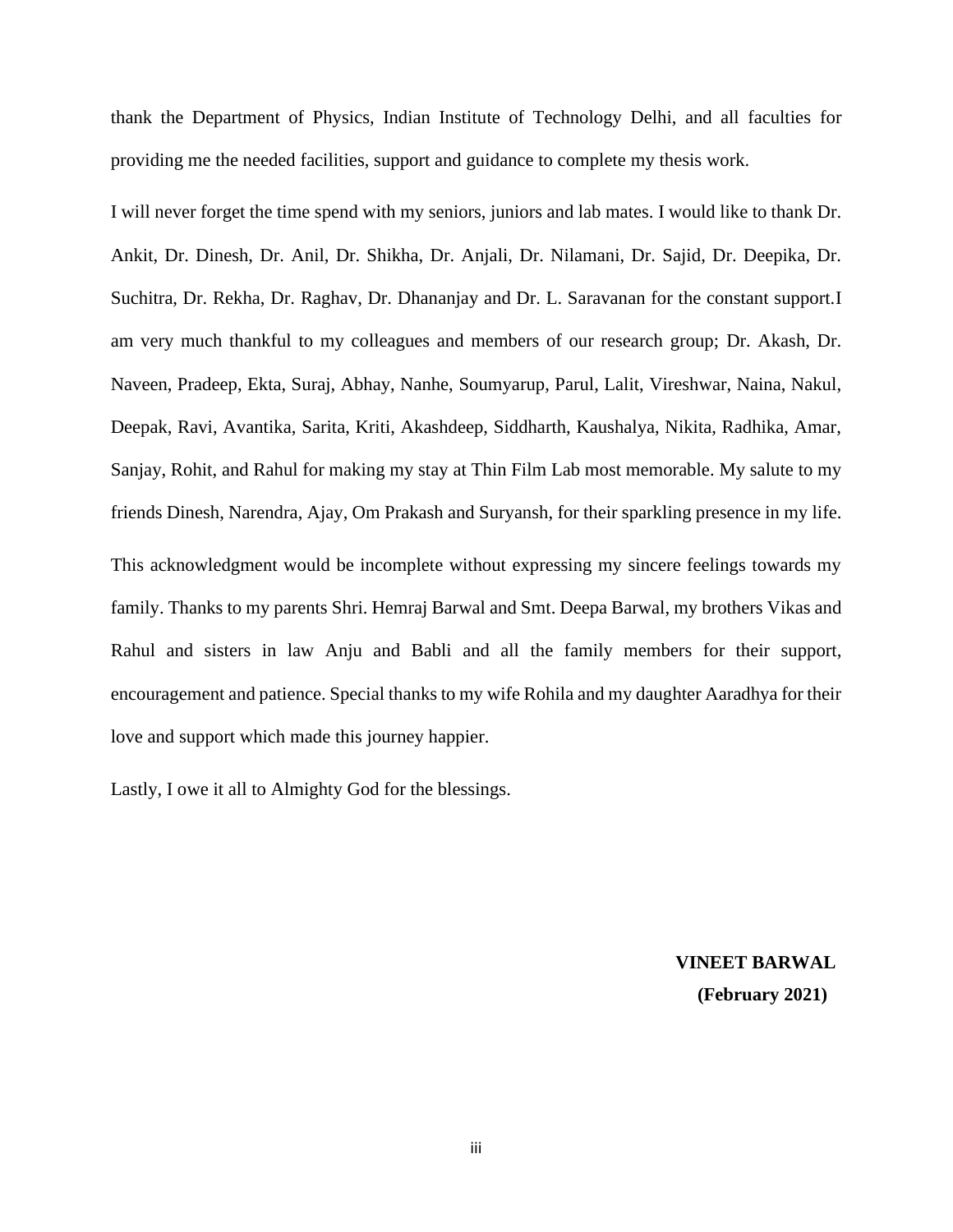#### **ABSTRACT**

Spin degree of freedom added new dimensionality to the electronics industry by providing new avenues in terms of sensors, memory and logic applications utilizing spin current. Spin based electronics had followed the path of constant improvement through changes in existing device design or by introducing new materials having better spin filtering capabilities. Novel ways of utilizing the pure spin current have been discovered. From the materials aspect, in memory-device applications using Magnetic Tunnel Junction as a cell, there is a need for ferromagnetic (FM) materials having low Gilbert damping (α) constant, high Curie temperature (*Tc*), and large spin polarization (*P*) and moderate saturation magnetization (*Ms*) with large magnetocrystalline anisotropy  $(K_u)$ . The  $\tau$  phase of MnAl is being studied rigorously for spintronic applications due to its high *Tc*, moderate *M<sup>s</sup>* and high *Ku*. Heusler alloys came into the picture due to their half-metallic character and are now widely studied in various domains of research. Heusler alloys turned out to be a promising class of material for numerous spintronic applications. The versatility in structural and electronic properties of Heusler alloys due to various possible combinations of elements present therein makes their study a challenging task. The present thesis work involved the growth of MnAl binary alloy and Co<sub>2</sub>MnAl (CMA) and Mn<sub>2-x</sub>Co<sub>1+x</sub>Al (MCA) Heusler alloy thin films using co-sputtering technique and study of their structural, magnetic (static as well as dynamic) and transport properties for specific interest and reasons outlined below.

Out of the various possible alloys of MnAl, the  $\tau$  phase holds a special position owing to its magnetic properties specially the large value of  $K_u$  of  $10^7$  erg/cc and the fact that all other phases of Mn-Al systems are non-magnetic in nature. However, being metastable, the  $\tau$  phase poses challenges in terms of its growth in thin films. The sputtering technique helps in achieving the metastable phase since the deposition process is far from equilibrium. In the present thesis work,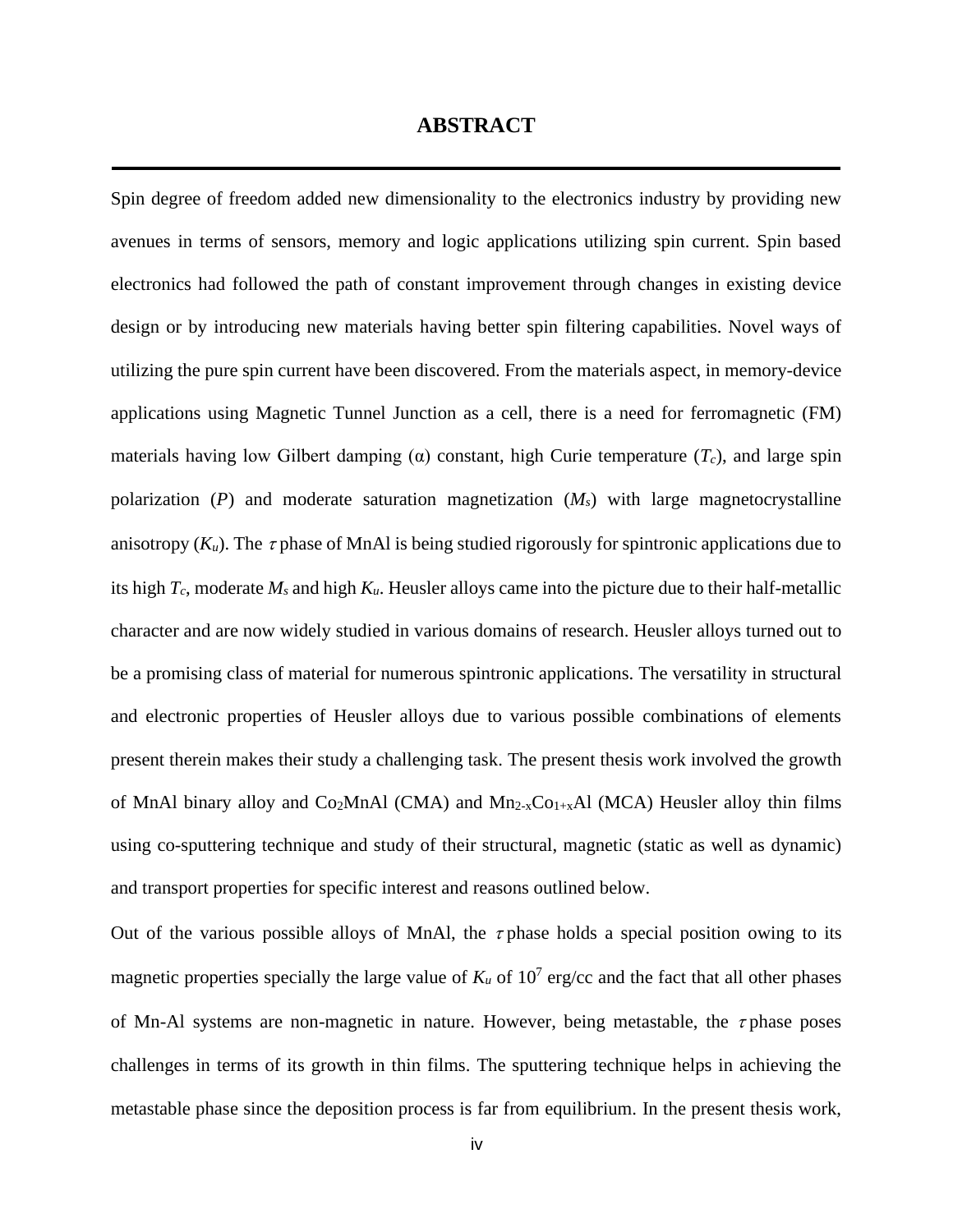we have grown MnAl thin films utilizing co-sputtering technique while maintaining an atomic percent of Mn to be 55 at.% and Al to be 45 at.%. The structural and magneto-transport properties of co-sputtered MnAl alloy thin films grown on Si(100) at various substrate temperatures (*Ts*) ranging from room temperature to  $500^{\circ}$ C are studied. The films are polycrystalline and multi-phase in nature. The longitudinal resistivity shows semi-metallic behavior. Mooij's criterion for resistive alloys is found to explain the crossover in temperature coefficient of resistance (TCR) observed on lowering the temperature below about 250 K. The temperature dependence of Hall effect data further corroborates the semi-metallic behavior. The magnetoresistance (MR) response of these films is measured in the range of 10-300 K, both in the *in-plane* as well as *out-of-plane* transverse magnetic field (~7 T) configurations. Analyses of the temperature-dependent Hall-effect and MR data of these MnAl films revealed multi-band carrier effects, which are typical for semimetals.

Integration of Co-based Heusler alloy in spintronic devices requires a detailed investigation of the magnetic anisotropy and magnetization dynamics properties. The Co<sub>2</sub>MnAl full Heusler alloy system exhibits exotic magnetic and transport properties and is a promising material for spintronic applications. The magnetization reversal mechanism has been investigated in CMA thin films grown on Si(100) at different *Ts*. The magnetization reversal mechanism is inevitably essential to study the anisotropy behavior of magnetic thin film. Moreover, measurement of the in-plane angular dependence of coercivity (ADC) gives an insight into the mechanism of magnetization reversal in the magnetic thin films. We have employed the longitudinal magneto-optical Kerr effect (MOKE) measurements for this study. M shaped curve was observed in the in-plane ADC (0-360°) measurements. The two-phase model well describes the magnetization reversal (M shaped ADC behavior). Further, the analysis of the angular dependent squareness ratio  $(M_r/M_s)$  indicates that our films exhibited two-fold uniaxial anisotropy, which is related to the self-steering effect arising due to the obliquely incident atomic flux during the film-growth.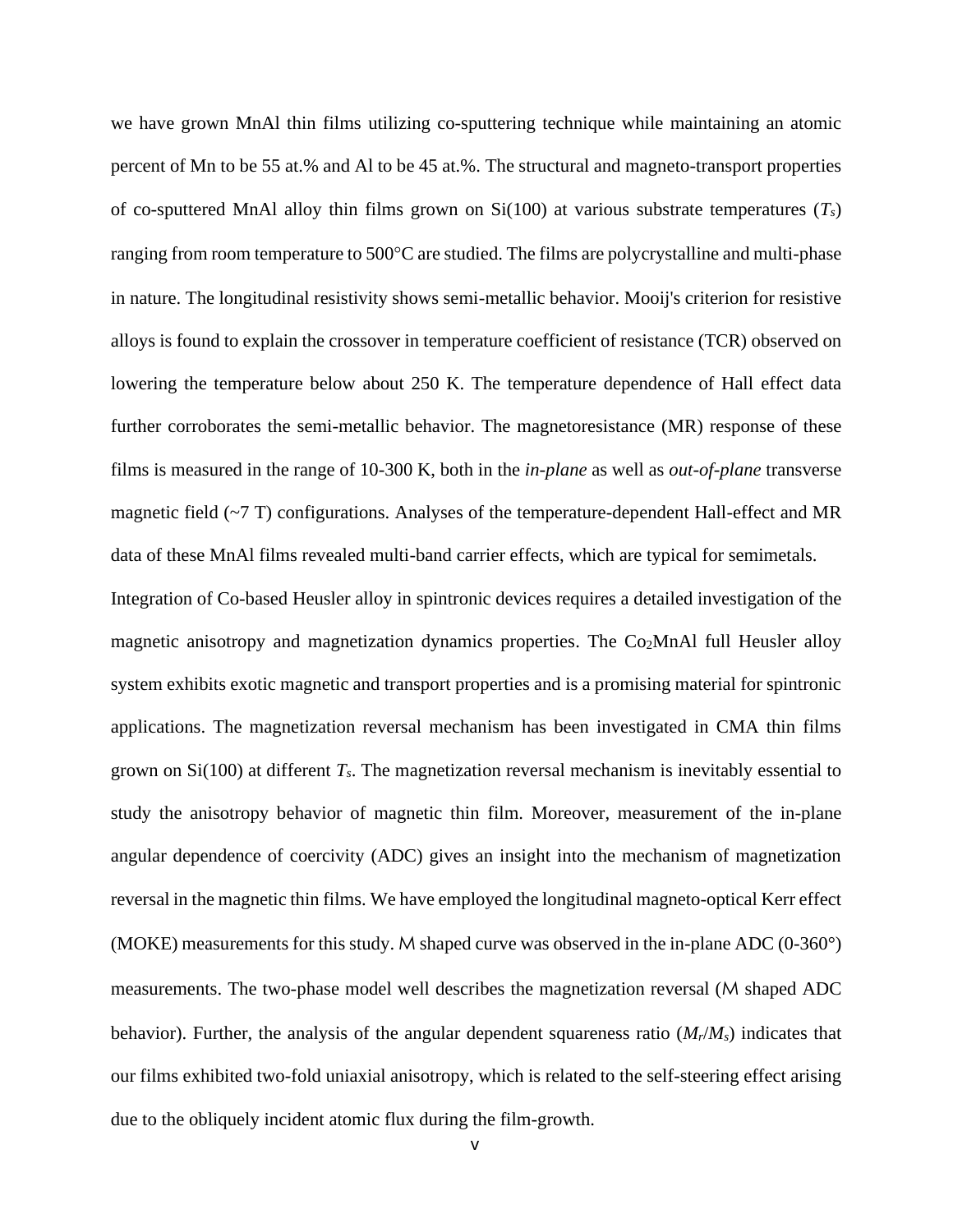The Mn<sub>2-*x*</sub>Co<sub>1+*x*</sub>Al (0≤*x*≤1.75) Heusler thin films are grown by co-sputtering. The idea was to achieve the inverse Heusler  $Mn<sub>2</sub>CoAl$  alloy phase from  $Co<sub>2</sub>MnAl$  by systematically changing the Co and Mn concentrations during co-sputtering. MCA being a spin gapless semiconductor (SGS), has properties that are promising for future spintronic applications. The experiment elucidates the change in magnetic behavior and structural ordering through a systematic change in Co and Mn concentration. The MCA was found to be ferrimagnetic with a  $T_c \sim 417$  K. The temperaturedependent four-probe longitudinal resistivity  $(\rho_{xx})$  measurements on thin films of MCA revealed that the MCA exhibits gapless semiconducting behavior. The non-saturating positive MR (linear in *H*) and temperature-dependent Hall and resistivity measurements hint towards the SGS like behavior in MCA.

Finally, the change in the structural and dynamic magnetization response of CMA thin films with respect to the structural ordering is also investigated. The varying degree of structural ordering in these ternary compounds occurred due to the variation in growth temperature. FMR measurements were carried for the magnetization dynamics study. For this, the CMA full Heusler alloy thin films of constant thickness ~50nm were grown on Si (100) substrate at different substrate temperatures  $(T_s)$  30°C, 200°C, 300°C, 400°C and 500°C. Analysis of their XRD patterns revealed the formation of the *B2* ordered phase at *Ts*.~200°C and above. FMR technique has been used to determine the damping constant ( $\alpha$ ), resonance field ( $H_r$ ), and line width ( $\Delta H$ ) of the recorded spectra. The lowest damping constant was found to be  $\sim 0.007 \pm 0.002$  for the film grown at  $T_s = 200$ °C. Films exhibit uniaxial magnetic anisotropy due to the employed configuration of different targets in a specific geometry with respect to growing film. Anisotropy in damping constant  $(a)$  is also studied along the easy and hard axis direction of these uniaxial samples. Along the two directions (easy and hard axis), a remarkable change (~59%) in  $\alpha$  is observed. The low damping constant observed in these investigated materials is indispensable for spintronics devices.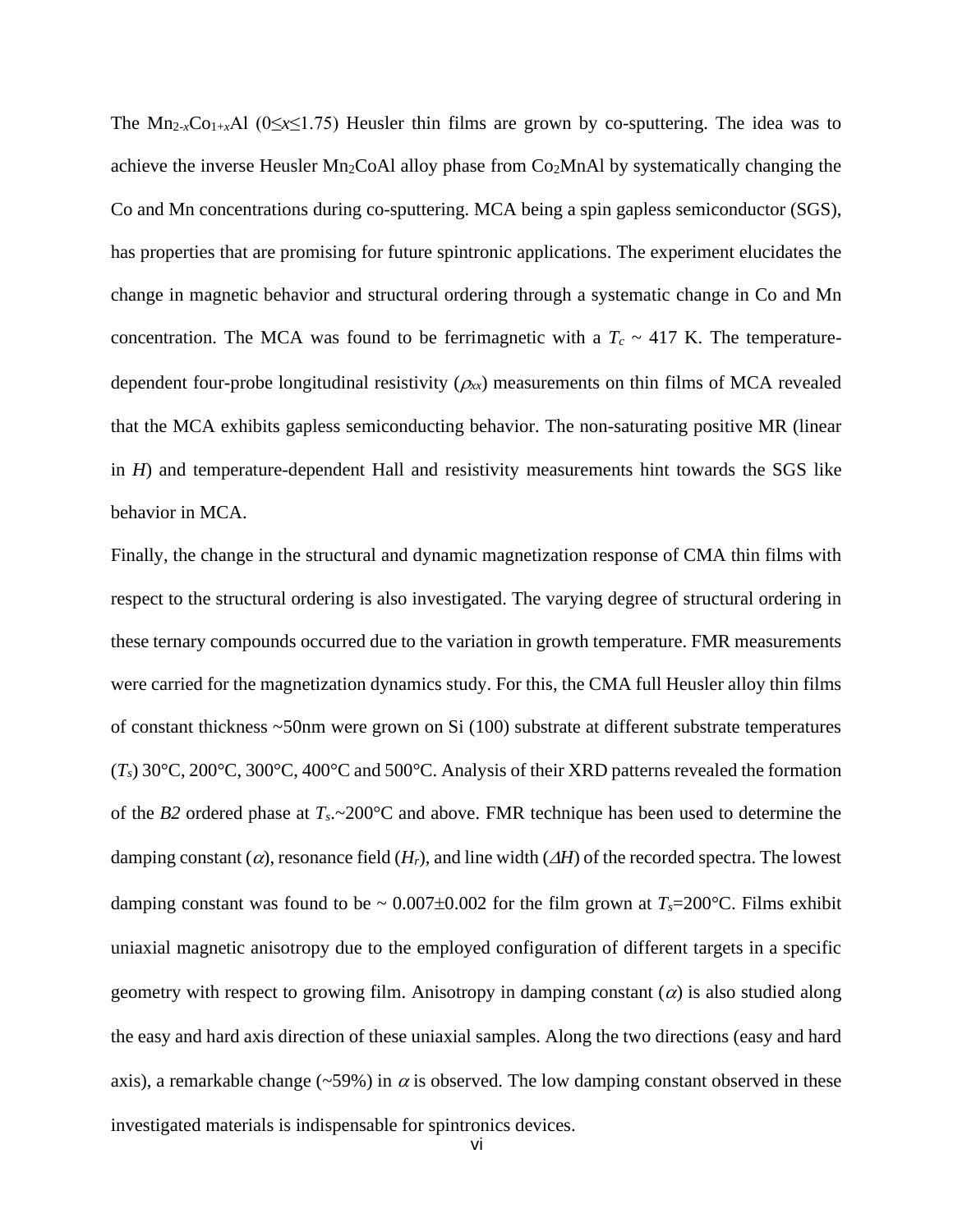स्पिन डिग्री की स्वतंत्रता ने इलेक्ट्रॉनिक्स इंडस्ट्री में स्पिन धारा का उपयोग करते हुए सेंसर, मैमोरी और लॉजिक अनुप्रयोग के मामले में नया आयाम समावेशित किये और इंडस्ट्री को नए रास्ते प्रदान किए। स्पिन आधारित इलेक्ट्रॉनिक्स ने मौजूदा डिवाइस के डिज़ाइन में परिवर्तन द्वारा और बेहतर स्पिन फ़िल्टरिंग क्षमताओं वाले नए पदार्थों को पेश करके निरंतर सुधार के मार्ग का अनुसरण किया है। शुद्ध स्पिन धारा के उपयोग के नए तरीके खोजे गए हैं। पदार्थों के पहलू से मैयेटिक टनल जंक्शन को एक सेल के रूप में मेमोरी– डिवाइस अनुप्रयोगों में उपयोग हेतु ऐसे फेरोमैयेटिक (FM) पदार्थों की आवश्यकता होती है, जिसमें निम्न गिल्बर्ट डैमपिंग नियतांक  $(\alpha)$ , उच्च क्यूरी तापमान ( $T_c$ ), उच्च स्पिन ध्रुवीकरण (P), और बड़े मैग्नेटोक्रिस्टलाइन एनिसोट्रॉपी ( $K_u$ ) के साथ मध्यम संतृप्ति चुंबकत्व ( $M_s$ ) होता है। MnAl के  $\tau$ - कला को इसके उच्च  $T_c$ , मध्यम  $M_s$  व उच्च  $K_u$  के कारण स्पिनट्रोनिक के अनुप्रयोगों के लिए अध्ययन किया जा रहा है। हैउसलेर मिश्र धातु अपने हाल्फ मैटेलिक प्रकृति के कारण वर्णन में आए और अब अनुसंधान के विभिन्न क्षेत्रों में व्यापक रूप से अध्ययन किए जा रहे हैं। स्पिनट्रोनिक में अनुप्रयोगों के हेतु हैउसलेर मिश्र धातु वर्ग का आशाजनक पदार्थ के रूप में उभरा। हैउसलेर के संरचनात्मक और इलेक्ट्रॉनिक गुणों में बहुमुखी प्रतिभा एवं उसमें मौजूद तत्वों के विभिन्न संभावित संयोजन इसके अध्ययन को एक चुनौतीपूर्ण कार्य बनाते है। वर्तमान शोध प्रबंध कार्य में MnAl बाइनरी मिश्र धातु और  $\rm Co_2MnAl$  $(CMA)$  और  $Mn_{2-x}Co_{1+x}Al$   $(MCA)$  हैउसलेर मिश्र धातु की पतली परतों का सह–स्पर्टारंग तकनीक से विकास और विशिष्ट

कारणों और हित के लिए उनके संरचनात्मक, चुंबकीय (स्थिर और गतिशील), एवं ट्रांसपोर्ट गुणों का अध्ययन शामिल है।  $\rm MnAl$  के विभिन्न संभावित मिश्र धातुओं में से, *τ*- कला अपने चुंबकीय गुणों, विशेष रूप से अधिक मान के  $K_u$   $(10^7~\rm erg/cc)$ एवं MnAl सिस्टम के अन्य सभी कला की गैर-चुंबकीय प्रकृति के कारण एक विशेष स्थान रखता है। हालांकि, मेटास्टेबल होने के कारण  $\tau$ - कला, तनु परतों के संवृद्धि के संदर्भ में चुनौतियां पेश करता है। स्पटरिंग तकनीक मेटास्टेबल चरण को प्राप्त करने में मदद करती है क्योंकि इसमे निक्षेपण प्रक्रिया संतुलन से दूर होती है। वर्तमान थीसिस कार्य में, हमने MnAl पतली परतों की संवृद्धि की, जिसमें सह–स्पर्टारंग तकनीक के उपयोग से Mn 55 परमाणु प्रतिशत % पर और Al 45% पर बनाया गया है। कमरे के तापमान से लेकर 500 °C तक विभिन्न सब्सट्रेट तापमान (Ts) पर Si (100) पर संवृद्धि की गई MnAl मिश्र धातु की पतली परतों के संरचनात्मक और मैग्नेटो-ट्रांसपोर्ट गुणों का अध्ययन किया गया है। परतें पॉलीक्रिस्टलाइन और मल्टीफेज़ प्रकृति की हैं। अनुदैर्ध्य प्रतिरोधकता का व्यवहार सेमी मैटेलिक की तरह है। तापमान को लगभग 250 K से कम करने पर प्रतिरोध के तापमान गुणांक (TCR) में क्रॉसओवर की व्याख्या करने के लिए प्रतिरोधक मिश्र धातुओं के मोइज की मापदण्ड से समझाया गया है। हॉल प्रभाव के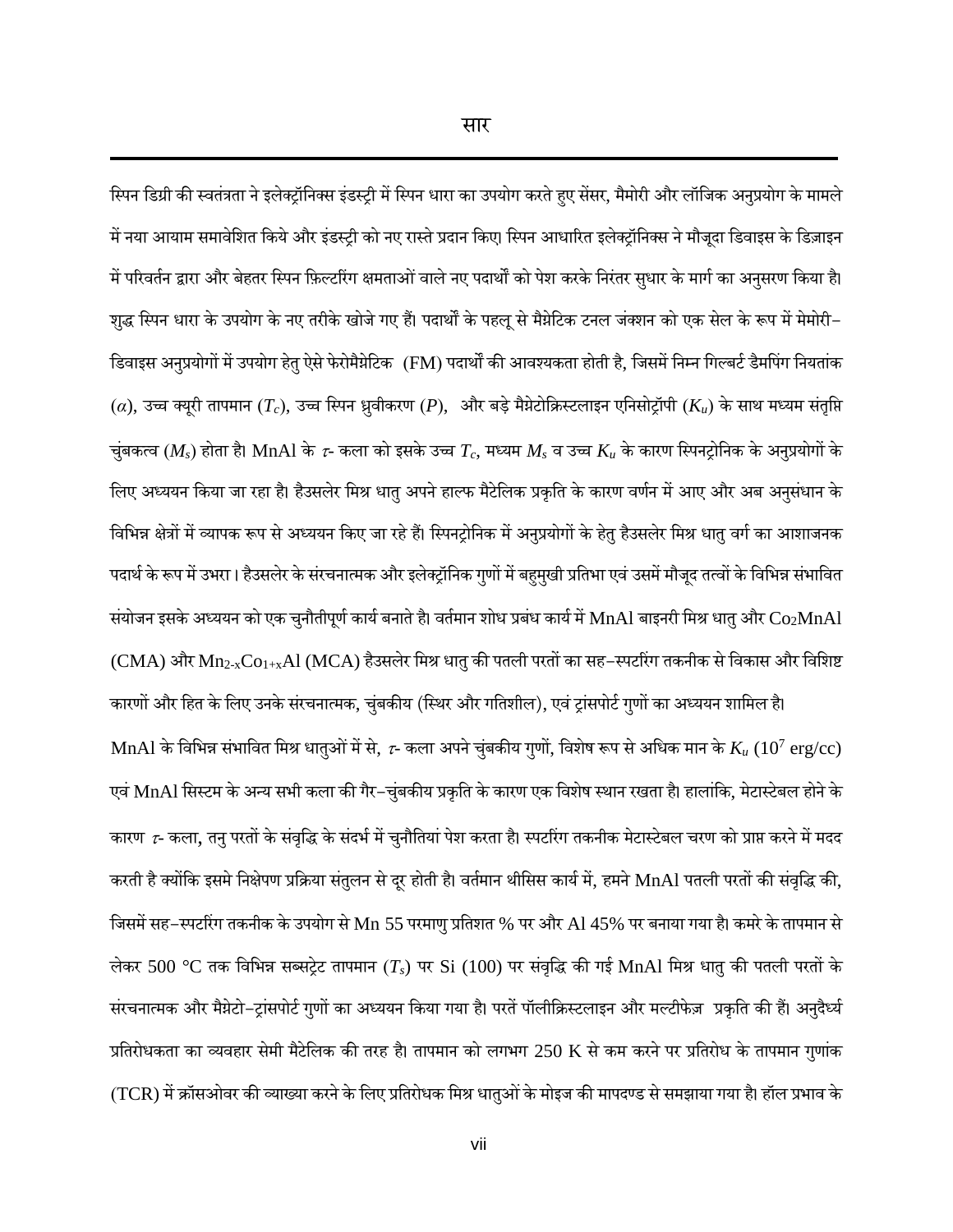तापमान निर्भरता से सेमी मैटेलिक व्यवहार को और अधिक पुष्टि मिलती है। इन परतों की मैग्नेटोरेसिस्टेंस (MR) प्रतिक्रिया को 10- $300$  K की रेंज में, दोनों इन–प्लेन और आउट–ऑफ–प्लेन ट्रांसवर्स मैयेटिक फील्ड (~7T) विन्यास में मापा गया है। इन MnAl परतों के तापमान पर निर्भर हॉल-इफेक्ट और MR आंकड़ों के विश्लेषण से मल्टी-बैंड वाहक प्रभाव का पता चलता है, जो सेमी मेटल्स के स्लए स्वस्िष्ट है।

स्पिनट्रोनिक उपकरणों में Co-आधारित हैउसलेर मिश्र धातु के एकीकरण के लिए चुंबकीय अनिसोट्रॉपी और मैग्नेटिज़ेशन डायनामिक गुणों की विस्तृत जांच की आवश्यकता होती है।  $\rm Co_2MnAl$  पूर्ण हैउसलेर मिश्र धातु अपने अनोखी चुंबकीय और ट्रांसपोर्ट गुणों को प्रदर्शित करता है व स्पिनट्रोनिक प्रयोगों के लिए एक उपयोगी पदार्थ है। Si(100) पर विभिन्न  $T_s$  पर विकसित की गयी CMA तन् परतों में मैग्नेटिज़ेशन रिवर्सल क्रियाविधि की जांच की गई है। चुंबकीय पतली फिल्म के अनिसोट्रॉपी व्यवहार का अध्ययन करने के लिए मैग्नेटिज़ेशन रिवर्सल क्रियाविधि अति आवश्यक है। इसके अलावा, इन–प्रेन एंगुलर डिपेंडेंस ऑफ़ कोएसींविटी (ADC) का मापन चुंबकीय तनु परतों में मैग्नेटिजेशन रिवर्सल की क्रियाविधि में एक अंतर्दृष्टि लाता है। हमने इस अध्ययन के लिए अनुदैर्ध्य मैग्नेटो– ऑप्टिकल केर प्रभाव (MOKE) मापन का नियोजन किया है। इन–प्रेन ADC (0-360°) माप में M आकार का वक्र देखा गया है। दो–चरण मॉडल अच्छी तरह से मैग्नेटिज़ेशन रिवर्सल (M के आकार का ADC व्यवहार) का वर्णन करता है। इसके अलावा, वर्गीय अनुपात (M<sub>r</sub>/M<sub>s</sub>) के विश्लेषण से संकेत मिलता है कि हमारी परतों में ने दोहरे वलन विषमदैशिकता का प्रदर्शन किया, जो

फिल्म–विकास के दौरान तिरछे गिरने वाले परमाणु प्रवाह के कारण उत्पन्न हुए आत्म–स्टीयरिंग प्रभाव से संबंधित है।  $Mn_{2-x}Co_{1+x}Al$  (0≤x≤1.75) हैउसलेर तनु परतें सह−स्पर्टारंग द्वारा विकसित की गई हैं। सह−स्पर्टारंग के दौरान Co और Mn सांद्रता को व्यवस्थित रूप से बदलकर Co2MnAl से वियुत्क्रम हैउसलेर Mn2CoAl मिश्र धातु चरण को प्राप्त करने की योजना थी। MCA एक स्पिन गैपलेस सेमीकंडक्टर (SGS) है, इसमें ऐसे गुण हैं जो भविष्य के स्पिनट्रोनिक प्रयोगों के लिए आशाजनक है।  $Co$  और  $Mn$  की प्रयोग सांद्रता में एक व्यवस्थित परिवर्तन चुंबकीय व्यवहार और संरचनात्मक क्रम में परिवर्तन को स्पष्ट करता है। MCA को 417 K  $T_c$  के साथ फेरीमैग्नेटिक पाया गया। MCA की तनु परतों पर तापमान आश्रित फोर प्रोब अनुदैर्ध्य प्रतिरोधकता मापों से पता चला कि MCA SGS जैसा व्यवहार प्रदर्शित करता है। गैर-संतृप्त धनात्मक MR (H में रैखिक) और तापमान– आश्रित हॉल और प्रतिरोधकता माप MCA में  $SGS$  जैसे व्यवहार की तरफ संकेत देते हैं।

अंततः, संरचनात्मक क्रम के संबंध में CMA तनु परतों के संरचनात्मक और मैग्नेटिज़ेशन डायनामिक प्रतिक्रिया में परिवर्तन की भी जांच की गई है। इन टर्नरी हैउसलेर में संरचनात्मक क्रम की डिग्री में बदलाव,  $T_s$  में बदलाव के कारण हुआ। मैग्नेटिज़ेशन डायनामिक अध्ययन के लिए फेरोमैग्नेटिक अनुनाद (FMR) माप किए गए थे। इसके लिए CMA पूर्ण हैउसलेर मिश्र धातु की तनु परतों (सतत

viii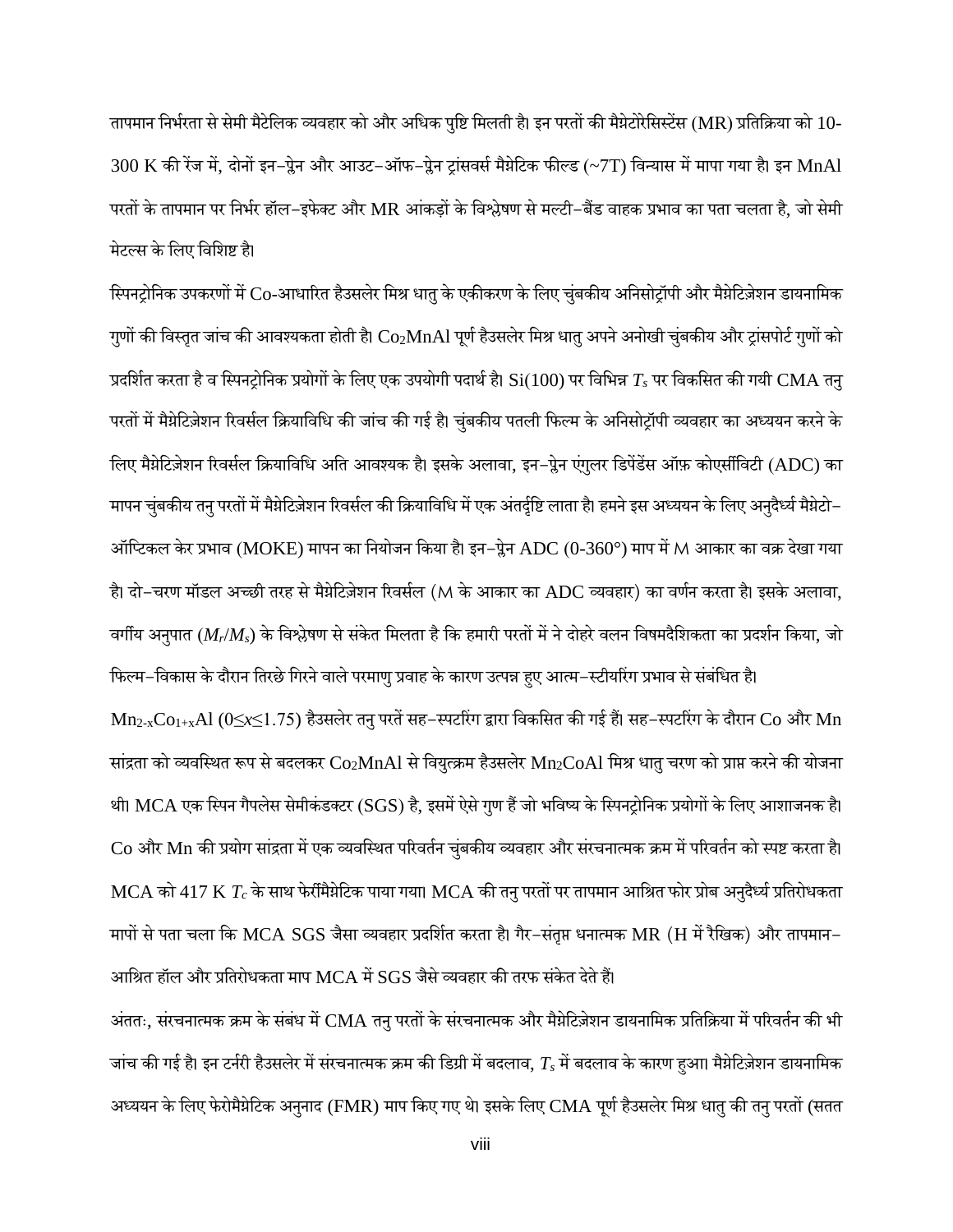मोटाई ~ 50 nm) को विभिन्न  $T_s$  30 °C, 200 °C, 300 °C, 400 °C और 500 °C पर Si (100) सब्सट्रेट पर विकसित किया गया। उनके  ${\rm XRD}$  पैटर्नों के विश्लेषण से  $T_s$  ~ 200 °C और उससे ऊपर के तापमान पर  $B2$  ऑर्डर कला के गठन का पता चलता है। FMR तकनीक का उपयोग रिकॉर्ड किए गए स्पेक्ट्रा के डैमपिंग नियतांक ( $\alpha$ ), अनुनाद क्षेत्र ( $H_r$ ) और लाइन चौड़ाई  $(AH)$  को निर्धारित करने के लिए किया गया है।  $T_s = 200\,^{\circ}\text{C}$  पर विकसित की गई परत के लिए सबसे कम  $\alpha \thicksim 0.007 \pm 0.002$ पाया गया। फिल्मों में एकाक्षीय एनिसोट्रॉपी का प्रदर्शन होता है जो की विभिन्न टार्गेट में एक विशिष्ट ज्यामिति के नियोजित विन्यास के कारण है।  $\alpha$  में अनिसोट्रॉपी का अध्ययन इन एकाक्षीय फिल्मों की सरल और कठिन धुरी दिशा के साथ भी किया गया है। दो दिशाओं (सरल और कठिन धुरी) के साथ,  $\alpha$  में एक उल्लेखनीय परिवर्तन (~ 59%) पाया गया। इन पदार्थों की जाँच में पाया गया कम  $\alpha$ , स्पिनट्रोनिक्स उपकरणों के लिए अपरिहार्य है।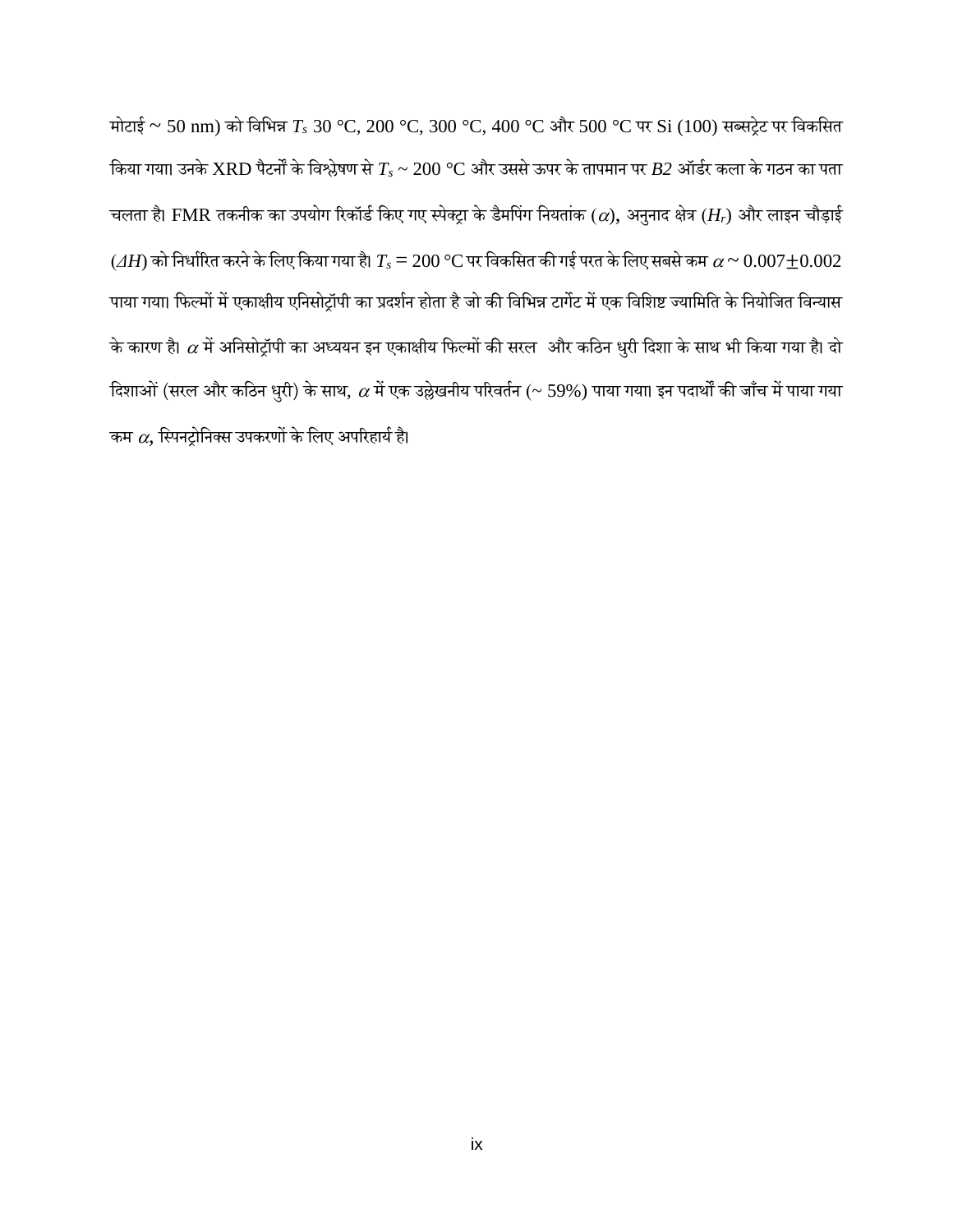# **TABLE OF CONTENTS**

| <b>CONTENTS</b>         |                                                                        | PAGE NO.            |  |
|-------------------------|------------------------------------------------------------------------|---------------------|--|
| <b>CERTIFICATE</b>      |                                                                        | $\mathbf{i}$        |  |
| <b>ACKNOWLEDGEMENTS</b> |                                                                        | $\ddot{\mathbf{i}}$ |  |
| <b>ABSTRACT</b>         |                                                                        | iv                  |  |
| <b>CONTENT</b>          |                                                                        | X                   |  |
| <b>LIST OF FIGURES</b>  |                                                                        | xiii                |  |
| <b>LIST OF TABLES</b>   |                                                                        | XX                  |  |
|                         | <b>Chapter 1: Introduction</b>                                         | $\mathbf{1}$        |  |
| 1.1                     | Spintronics: Overview                                                  | $\mathbf{1}$        |  |
| 1.2                     | <b>Tunnel Magnetoresistance</b>                                        | 5                   |  |
| 1.3                     | Spin Transfer Torque MRAM                                              | 8                   |  |
|                         | 1.3.1<br><b>STT MRAM Switching</b>                                     | 9                   |  |
| 1.4                     | <b>Magnetic Anisotropy</b>                                             | 11                  |  |
| 1.5                     | <b>MnAl Binary Alloy</b>                                               | 15                  |  |
| 1.6                     | Half Metallicity and Heusler Alloys                                    | 17                  |  |
|                         | 1.6.1<br>Origin of Half Metallicity in Full Heulser Alloys             | 21                  |  |
|                         | Magnetic Moment of Full Heusler alloys<br>1.6.2                        | 22                  |  |
| 1.7                     | <b>Spin Gapless Semiconductors</b>                                     | 23                  |  |
| 1.8                     | <b>Magnetization Dynamics</b>                                          |                     |  |
| 1.9                     | <b>Anomalous Hall Effect</b>                                           | 29                  |  |
|                         | 1.9.1<br>Major Contributions to Anomalous Hall Effect                  | 31                  |  |
| 1.10                    | Objectives of the Research Work                                        | 33                  |  |
| 1.11                    | Thesis Plan                                                            | 34                  |  |
|                         | <b>Chapter 2: Thin Film Deposition and Characterization Techniques</b> | 36                  |  |
| 2.1                     | Thin Film Deposition: Pulsed DC Magnetron Sputtering                   | 36                  |  |
| 2.2                     | <b>Characterization Techniques</b>                                     | 39                  |  |
|                         | 2.2.1<br><b>Energy Dispersive X-ray Spectroscopy</b>                   | 39                  |  |
|                         | 2.2.2<br>X-ray Diffraction                                             | 43                  |  |
|                         | 2.2.3<br>X-Ray Reflectivity                                            | 46                  |  |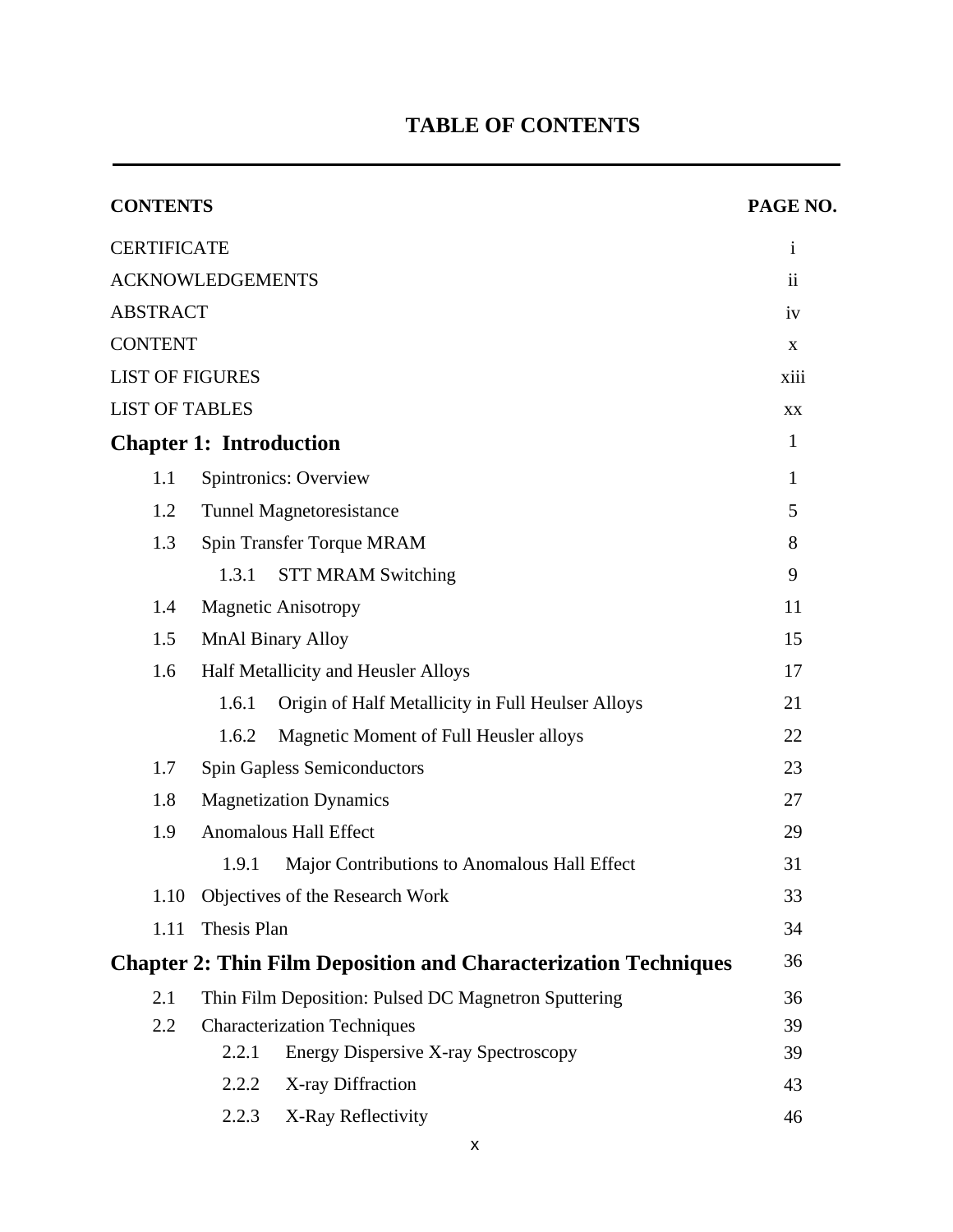|      | 2.2.4        |                               | <b>Atomic Force Microscopy</b>                                                  | 50  |
|------|--------------|-------------------------------|---------------------------------------------------------------------------------|-----|
|      | 2.2.5        |                               | Magneto-optical Kerr Effect                                                     | 52  |
|      | 2.2.6        |                               | Magnetization and Magnetotransport Measurement                                  | 55  |
|      |              |                               | 2.2.6.1 Physical Property Measurement System:                                   | 55  |
|      |              |                               | <b>Vibrating Sample Magnetometer</b>                                            |     |
|      |              |                               | 2.2.6.2 Physical Property Measurement System:                                   | 57  |
|      |              |                               | <b>Transport Measurement</b>                                                    |     |
|      | 2.2.7        |                               | Ferromagnetic Resonance Spectroscopy                                            | 58  |
|      |              |                               | Chapter 3: Structural and Magneto-transport Properties of Co-                   | 60  |
|      |              |                               | sputtered MnAl Thin Films                                                       |     |
| 3.1  | Introduction |                               |                                                                                 | 60  |
| 3.2. |              | <b>Materials and Methods</b>  |                                                                                 | 62  |
| 3.3  |              | <b>Results and Discussion</b> |                                                                                 | 64  |
| 3.4  | Conclusions  |                               |                                                                                 | 78  |
|      |              |                               | <b>Chapter 4: Growth Dependent Magnetization Reversal in Co<sub>2</sub>MnAl</b> |     |
|      |              |                               | <b>Full Heusler Alloy Thin Films</b>                                            | 79  |
| 4.1  | Introduction |                               |                                                                                 | 79  |
| 4.2  |              | <b>Experimental Details</b>   |                                                                                 | 83  |
| 4.3  |              | <b>Results and Discussion</b> |                                                                                 | 83  |
| 4.4  | Conclusions  |                               |                                                                                 | 97  |
|      |              |                               | Chapter 5: Spin Gapless Semiconducting Behavior in Inverse                      |     |
|      |              |                               | Heusler $Mn_{2-x}Co_{1+x}Al$ ( $0 \le x \le 1.75$ ) Thin Films                  | 99  |
| 5.1  | Introduction |                               |                                                                                 | 100 |
| 5.2  |              | <b>Materials and Methods</b>  |                                                                                 | 102 |
| 5.3  |              | <b>Results and Discussion</b> |                                                                                 | 106 |
| 5.4  | Conclusions  |                               |                                                                                 | 123 |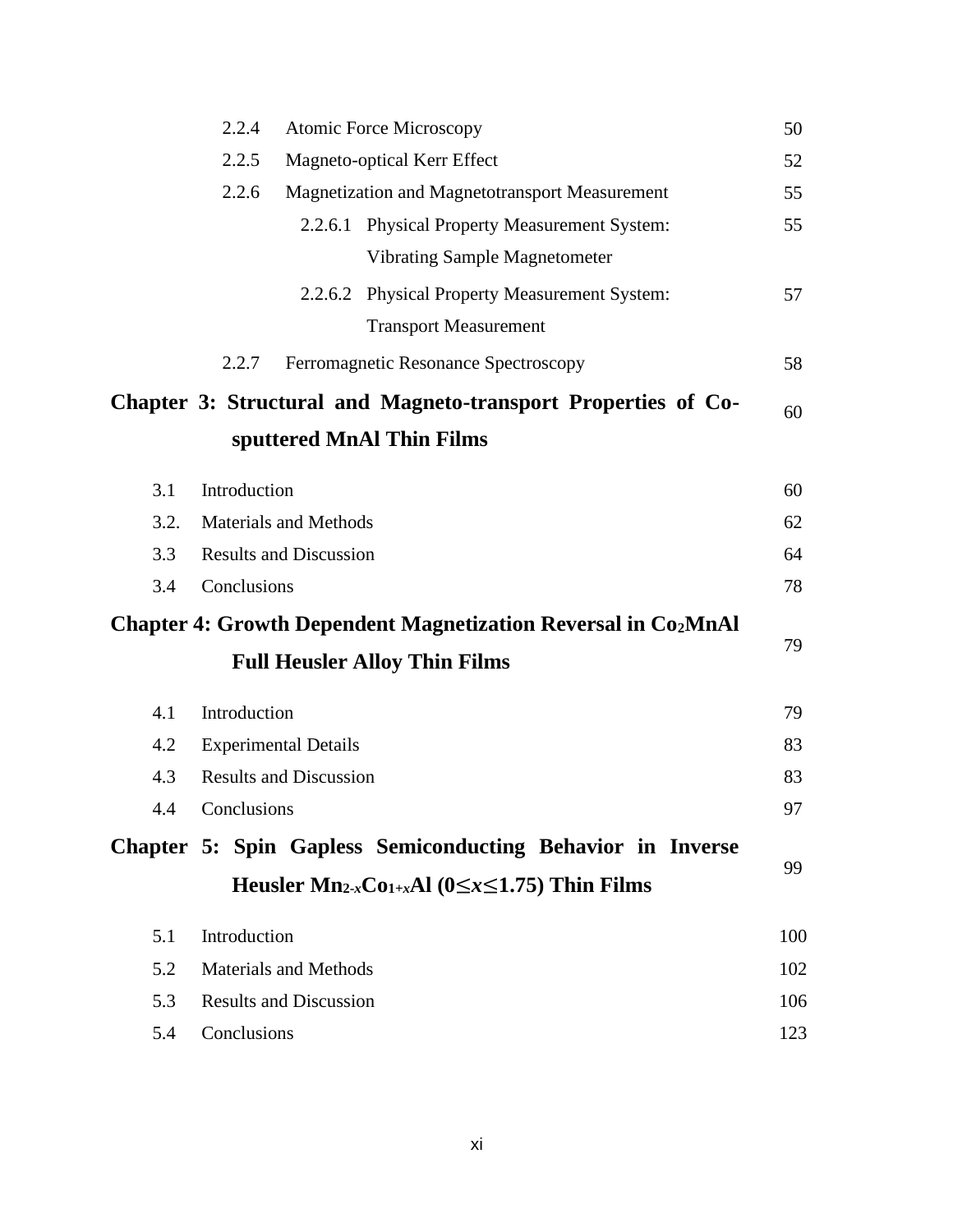| <b>Chapter 6: Growth and Dynamic Magnetization Study of Co<sub>2</sub>MnAl</b> |                                       |     |
|--------------------------------------------------------------------------------|---------------------------------------|-----|
|                                                                                | <b>Full Heusler Alloy Thin Films</b>  | 124 |
| 6.1                                                                            | Introduction                          | 124 |
| 6.2                                                                            | <b>Experimental Details</b>           | 126 |
| 6.3                                                                            | <b>Results and Discussion</b>         | 127 |
| 6.4                                                                            | Conclusions                           | 131 |
|                                                                                | <b>Chapter 7: Summary and Outlook</b> | 132 |
| 7.1                                                                            | Major Outcomes of the Thesis          | 132 |
| 7.2                                                                            | Scope for Future Work                 | 134 |
| <b>REFERENCES</b>                                                              |                                       | 135 |
|                                                                                | <b>LIST OF PUBLICATIONS</b>           | 151 |
|                                                                                | <b>AUTHOR'S BIOGRAPHY</b>             | 155 |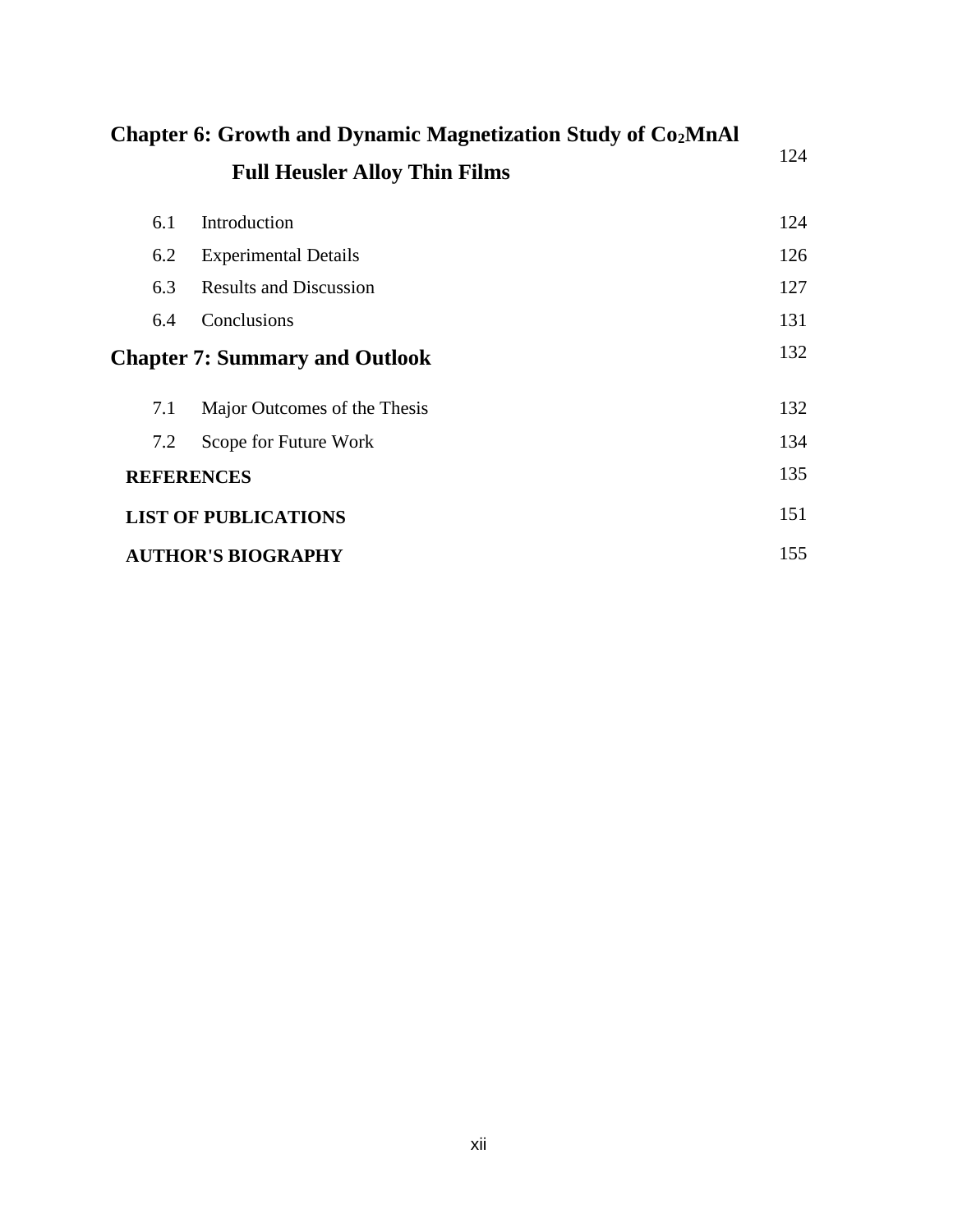# **LIST OF FIGURES**

| Fig. No. | <b>Figure Caption</b>                                                          | Page No. |
|----------|--------------------------------------------------------------------------------|----------|
|          | <b>Chapter 1</b>                                                               |          |
| 1.1      | Schematic representation of an MTJ (left picture) and the TMR                  | 6        |
|          | phenomenon in the case of two identical FM metal layers separated by a         |          |
|          | non-magnetic (NM) insulating barrier.                                          |          |
| 1.2      | STT based MRAM cell structure.                                                 | 8        |
| 1.3      | Switching process in STT MRAM.                                                 | 9        |
| 1.4      | In plane (left) and out of plane (right) orientations of magnetization in a    | 12       |
|          | film                                                                           |          |
| 1.5      | Mn-Al binary phase diagram[1]. The hypothetical metastable phase               | 15       |
|          | boundaries of the MnAl $(LI_0)$ $\tau$ phase is highlighted using dashed lines |          |
| 1.6      | $Ll_0$ MnAl structure with alternate stacking of (001) planes                  | 16       |
| 1.7      | Schematic showing the electronic density of states near $E_f$ for              | 17       |
|          | paramagnets ( $P=0$ ), ferromagnets ( $P<1$ ), and Half-metals ( $P=1$ ).      |          |
| 1.8      | Schematic of full Heusler alloy unit cell with (a) $L21$ , (b) B2 and (c) A2   | 18       |
|          | kind of ordering.                                                              |          |
| 1.9      | Hybridized energy levels in case of Co <sub>2</sub> MnGe.                      | 21       |
| 1.10     | Total magnetic moment evaluated using total number of valence electrons        | 23       |
|          | for full Heusler alloys (Slater-Pauling rule) adapted from Ref. [2].           |          |
| 1.11     | Energy band diagrams for 4 different kinds of SGS with parabolic               | 24       |
|          | dispersion between energy and momentum.                                        |          |
| 1.12     | Mn <sub>2</sub> based Heusler compounds from both the inverse and full Heusler | 26       |
|          | structures, depending upon the element on Y position.                          |          |
| 1.13     | (a) Schematic of magnetization dynamics of the magnetization field under       | 27       |
|          | an effective magnetic with the direction of torques in FMR, (b) FMR            |          |
|          | absorption signal with its derivative representing resonance field and         |          |
|          | linewidth of the spectrum.                                                     |          |
| 1.14     | Field and magnetization component in the plane of anomalous Hall Effect        | 30       |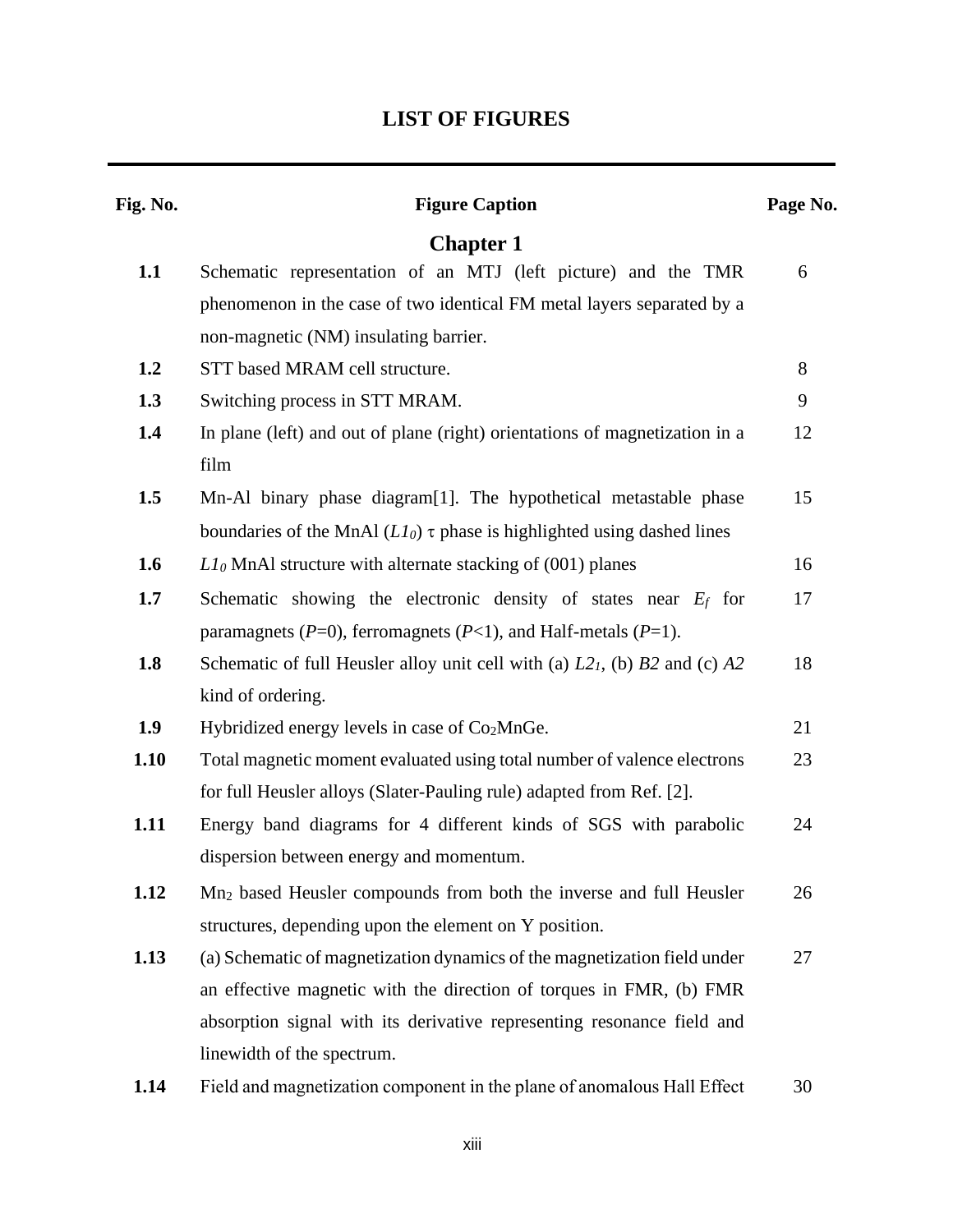measurement.

**1.15** Three major contributions to AHE: (a) intrinsic deflection, (b) side jump, and (c) skew scattering. 31

- 2.1 Schematic illustration of four gun DC magnetron sputtering system equipped with *in-situ* RHEED, used for thin film deposition in the present study. 38
- **2.2** Schematic diagram showing the working principle of EDX 40
- **2.3** (a) The schematic of X-Pert PANalytical diffractometer showing various components involved in the optics at the source and detector side to record the measurement, courtesy of Malvern PANalytical. (b) the geometry of diffraction from the atomic planes. The incident beam penetrates into the lattice and scatters from atoms lying in its path. 44
- **2.4** Sketch showing the angles and indices of refraction along with the wave vector directions when X-rays are incident from the air on the surface of a sample having a refractive index less than 1. 48
- **2.5** Specular XRR profile of 40 nm MnAl thin film on Si(100) substrate indicating the information provided by X-ray reflectivity profile. 48
- **2.6** Schematic of measurement set-up in AFM 50
- **2.7** Three geometries of MOKE experiment: Polar (left), Longitudinal (middle), and Transverse (right). The red arrows indicate the incident and reflected light contained in a plane, and green colored arrows show the magnetization direction in the sample. 52
- **2.8** Schematic of MOKE measurement set-up in longitudinal geometry. 54
- **2.9** PPMS model 6000 Evercool II(left), PPMS probe(centre), VSM coil, and sample puck for transport measurements(right). Courtesy of Quantum Design, Inc. 56
- **2.10** Measurement geometry (Leads attached) for (a) four-wire resistivity and (b) fivewire Hall contact measurements (with offset nulling). 57
- **2.11** Schematic of the FMR measurement set-up (right) and the field lines produced at the sample placed on the CPW(left). 59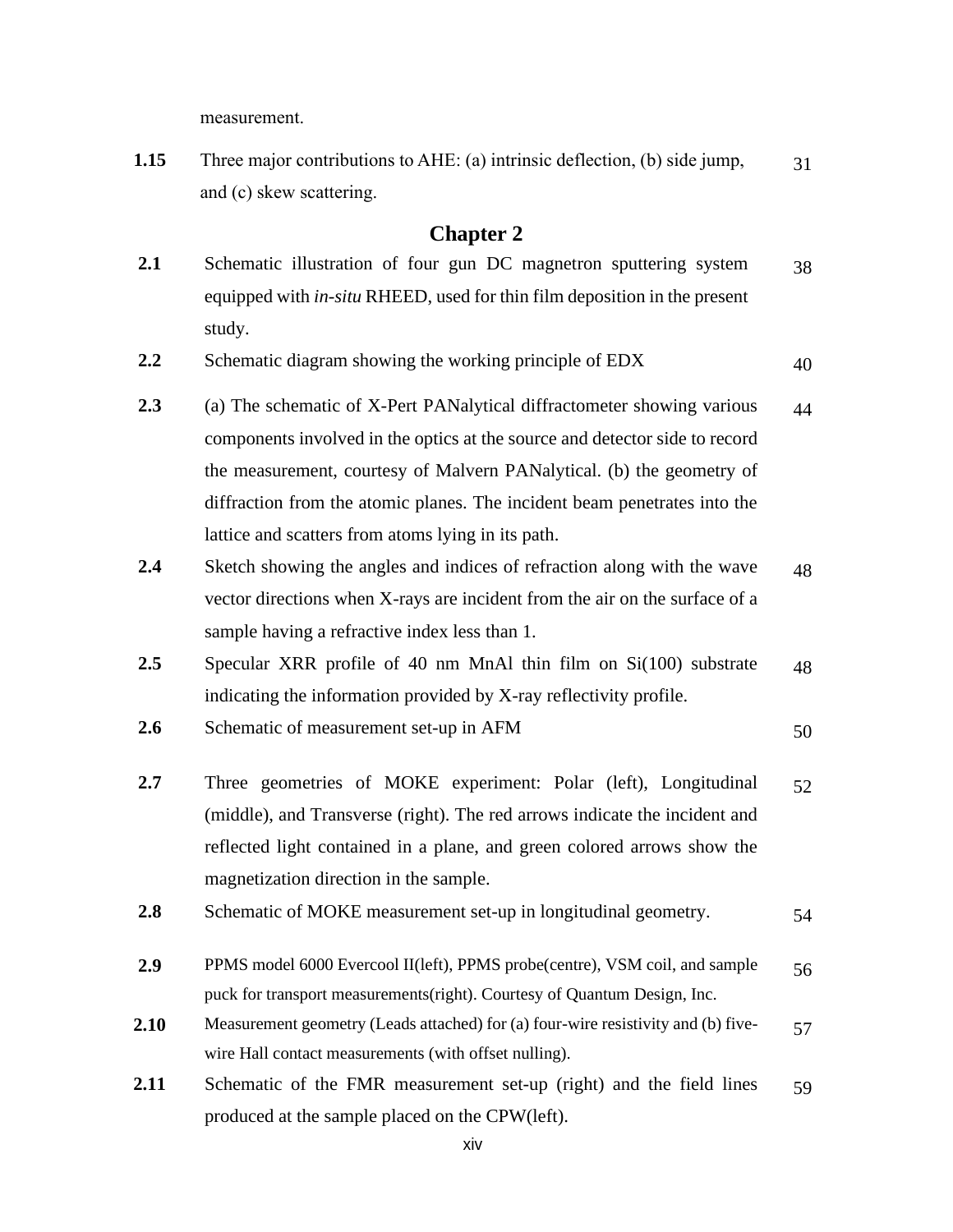## **Chapter 3**

- **3.1** XRD patterns of MnAl thin films grown at various *Ts*. The blue and red colored dotted circles in the top panel  $(T_s=500^{\circ}C)$  highlight the well separated (122) and (510) diffraction peaks due to the  $\gamma_2$  and  $\beta$ -phases, respectively. The three bottom panels show all the standard diffraction peaks corresponding to the different polycrystalline phases of the MnAl system (*i.e.*,  $\beta$ ,  $\gamma_2$  and  $\tau$ -phases) as per the JCPDS data files #330887,  $\#491279$  and  $\#300028$ . The dotted line represents the scattering angle (2 $\theta$ ) of the most intense diffraction peak corresponding for the (101) plane of metastable  $\tau$ -phase as per JCPDS. 64
- **3.2** X-ray reflectivity spectra of MnAl films deposited at different *Ts.* Symbols represent the experimentally observed reflectivity data, and the lines represent the simulated reflectivity profiles obtained by modeling the film sample as  $Si/SiO<sub>2</sub>/M/MO<sub>x</sub>$  (see text for details). 66
- **3.3** (a) The MH loops recorded at 300 K for the MnAl films grown at various indicated  $T_s$ , It may be noted that in these plots, the moment contribution from the underlying Si substrate has been subtracted for all the samples by taking into account the measured slope of the moment vs. field data of the bare substrate and also its actual mass. (b) The MH loops after subtracting the linear contributions arising from the paramagnetic character of  $\beta$  and *<sup>2</sup>* phases. 68
- **3.4** (a) Temperature dependence of  $\rho_{xx}$  and (b) *ln (* $\rho$ *)* vs. 1/*T* for MnAl films grown at different  $T_s$ . (Lines in (b) are fit to eq. 3.4) 69
- **3.5** Hall resistivity curves measured at different temperatures for the films grown at (a) 300°C and (b) 400°C. The lower insets highlight the positive slope of the transverse resistivity  $\rho_{xy}$  vs. *H* plots recorded at low temperatures. The top right insets show the optical image of the five-point contact measurement geometry used in these  $\rho_{xy}(H,T)$  measurements. 72
- **3.6** (a) Evolution of Hall Coefficient with temperature for the films grown at 300°C and 400°C, respectively. (b) and (c) shows the variation of carrier 73

xv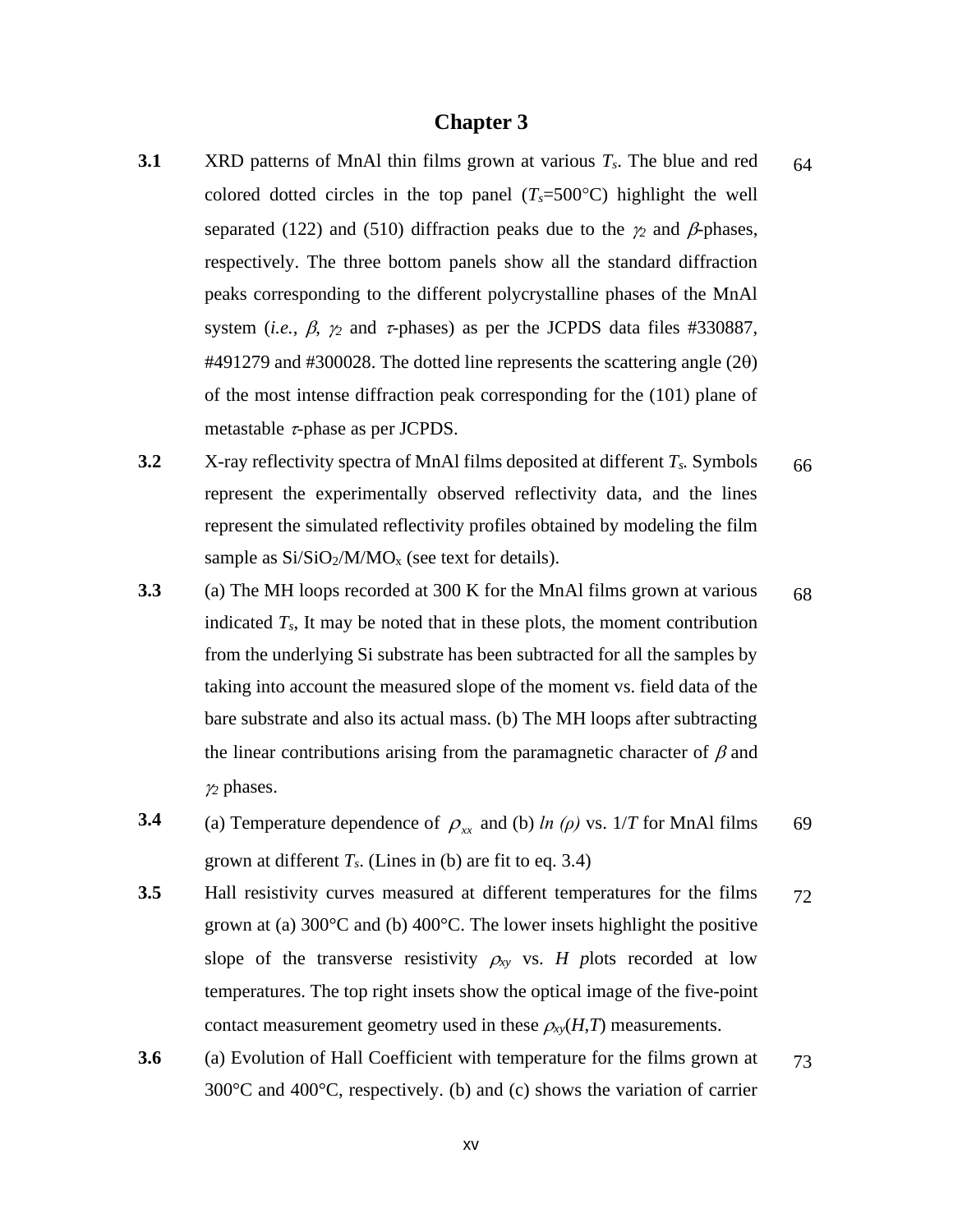concentration and mobility with temperature for the films grown at 300°C and 400°C, respectively. The two shaded regions, colored as blue and red, demarcate the regime dominated by holes and electrons, respectively as the charge carriers.

- **3.7** (a) & (b) and (c) & (d) Variation in *MR* with *H*, recorded at various measurement temperatures for the samples grown at 300°C and 400°C, respectively. Inset: (a) and (b) schematic of *MR* measurement geometry for *in-plane* (for Figs. (a) & (c)) and *out-of-plane* field configurations (for Figs. (b)  $\&$  (d)). (e) Comparison of the dependence of resistivity and the *in-plane-MR* as well as *out-of-plane-MR* on the measurement temperature for the MnAl film grown at 300°C 74
- **3.8** (a) (b) and (c) (d) shows the Kohler's plot in the *in-plane* and *out-of-plane* field geometry for the samples grown at 300°C and 400°C, respectively. Inset: Schematic of *MR* measurement geometry for *in-plane* and *out-ofplane* field configurations. 77

- **4.1** (a) GIXRD patterns of the CMA thin films deposited at different growth temperatures  $(T_s)$ , (Inset: full range scan for the sample grown at  $T_s = 500$ °C). (b) the powder diffraction pattern (Relative intensity vs. 20) for the *L21*, *B2* and *A2* structures of Co2MnAl obtained using PowderCell 2.4 freeware. (c)  $T_s$  dependence of the lattice constant (Open circles) and crystallite size (filled circles). Lines connecting points are guide to the eye. 85
- **4.2** X-Ray Reflectivity spectra recorded for CMA films deposited at various *Ts.* Symbols represent the experimental data, and lines are the fit to the data. 87
- **4.3** (a) Schematic showing the film-plane and field configuration for MOKE M-H measurements. Also shown are the EA and HA of the film employed for ADC measurement. (b) and (c) show the normalized hysteresis loops recorded for EA and HA configurations, respectively, for films sputtered at different *Ts.* 88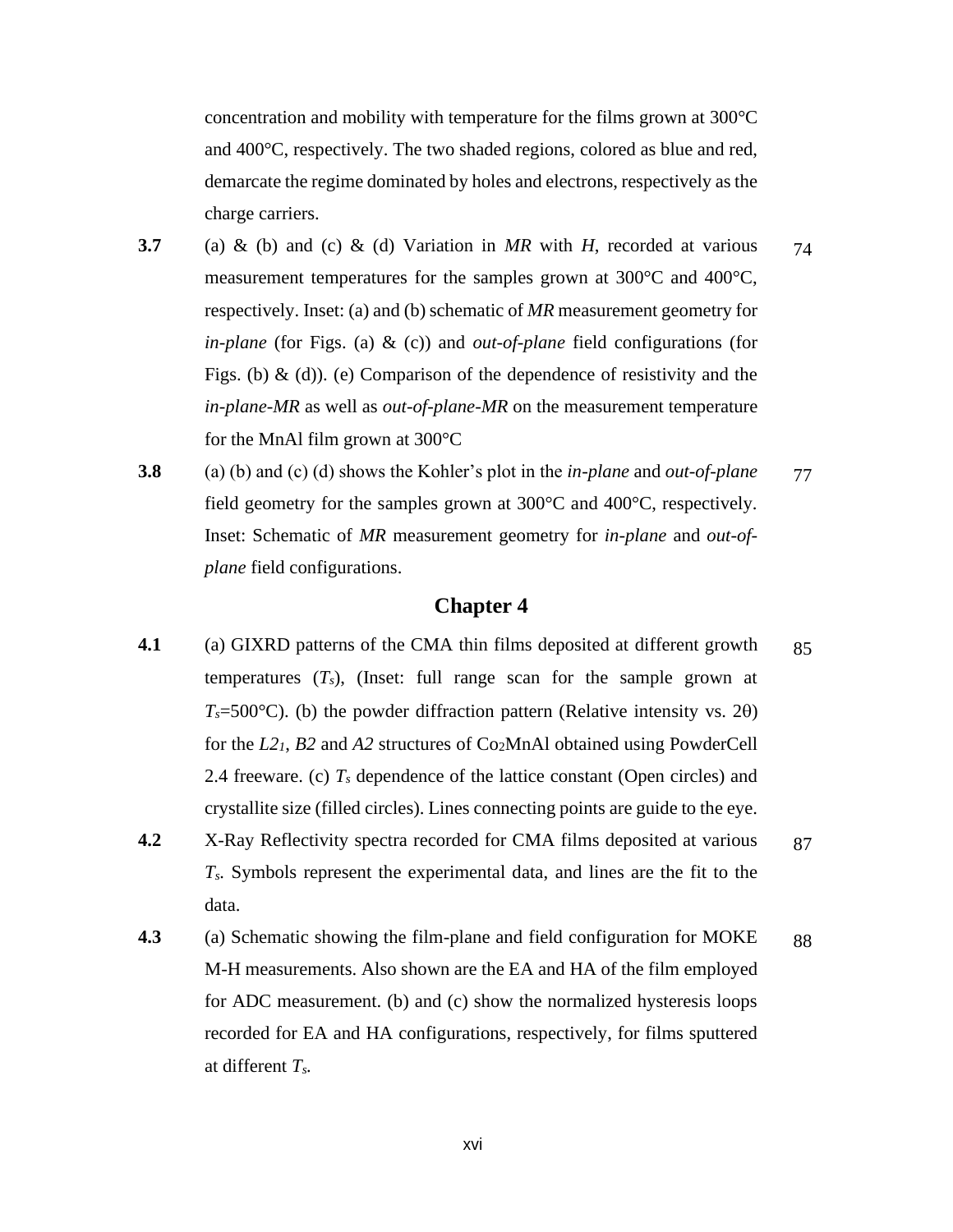- **4.5** (a) Polar plots showing the relative remnant magnetization (*Mr/Ms*) response of films grown at different *Ts*. (b) Angular dependence of *H<sup>c</sup>* in polar form for CMA films grown at different  $T_s$ . Both  $M_r/M_s$  and  $H_c$  are obtained from the MOKE magnetization loops recorded at an  $\varphi_H$ -interval of 10° rotation. For clarity, the points are not shown in the figure, instead, continuous lines are shown. (c)  $\varphi_H$ -dependence of  $H_r$  as inferred from the FMR spectra recorded on film grown at 300°C. 91
- **4.6** (a) Variation of coercivity with inverse of the grain size *D* for the films sputtered at different  $T_s$ . Red line is the linear fit to the data. (b) The saturation magnetization  $4\pi M_s$  for the films grown at different  $T_s$ . The dotted line represents the bulk value of  $4\pi M_s$ . (c) Changes in the uniaxial anisotropy  $(K_u)$  for all the samples grown at different  $T_s$ . 92
- **4.7** Normalized remanence and coercivity vs. in-plane field angle  $(\varphi_H)$  plots for all the samples grown at different  $T_s$ . Remanence is fitted with  $M_r =$  $|M_s \cos \varphi_H|$  and  $H_c/H_A$  is fitted with eq. 4.5. In (b), the fittings of the  $H_c/H_A$ vs.  $\varphi_H$  but in the limited range of  $\varphi_H$  using Kondorsky (solid red line) and SW (solid blue line) models are also shown together with the fitting of the  $H_c/H_A$  vs.  $\varphi_H$  in the entire range of  $\varphi_H$  is also shown (solid green line). 94

- **5.1** (a) GIXRD patterns of the Mn<sub>2-*x*</sub>Co<sub>1+*x*</sub>Al thin films with *x*=0, 0.5, 0.75, 1, 1.25, 1.5 and 1.75. Solid lines in red are the fit for raw XRD data. 106
- **5.2** Lattice parameter and FWHM parameter (in deg.) of the  $Mn_{2-x}Co_{1+x}Al$  thin films (*x*=0, 0.5, 0.75, 1, 1.25, 1.5 and 1.75) plotted as a function of Co and Mn concentration; the *x* values are the nominal values while the Co concentrations are those from the EDAX analysis. 109
- **5.3** In-plane MH loops for the  $Mn_{2-x}Co_{1+x}Al$  thin films (a) at 300K and (b) at 10K (inset of figure 3 (a) shows a zoomed view near H=0 to highlight the coercivity values in the films) 111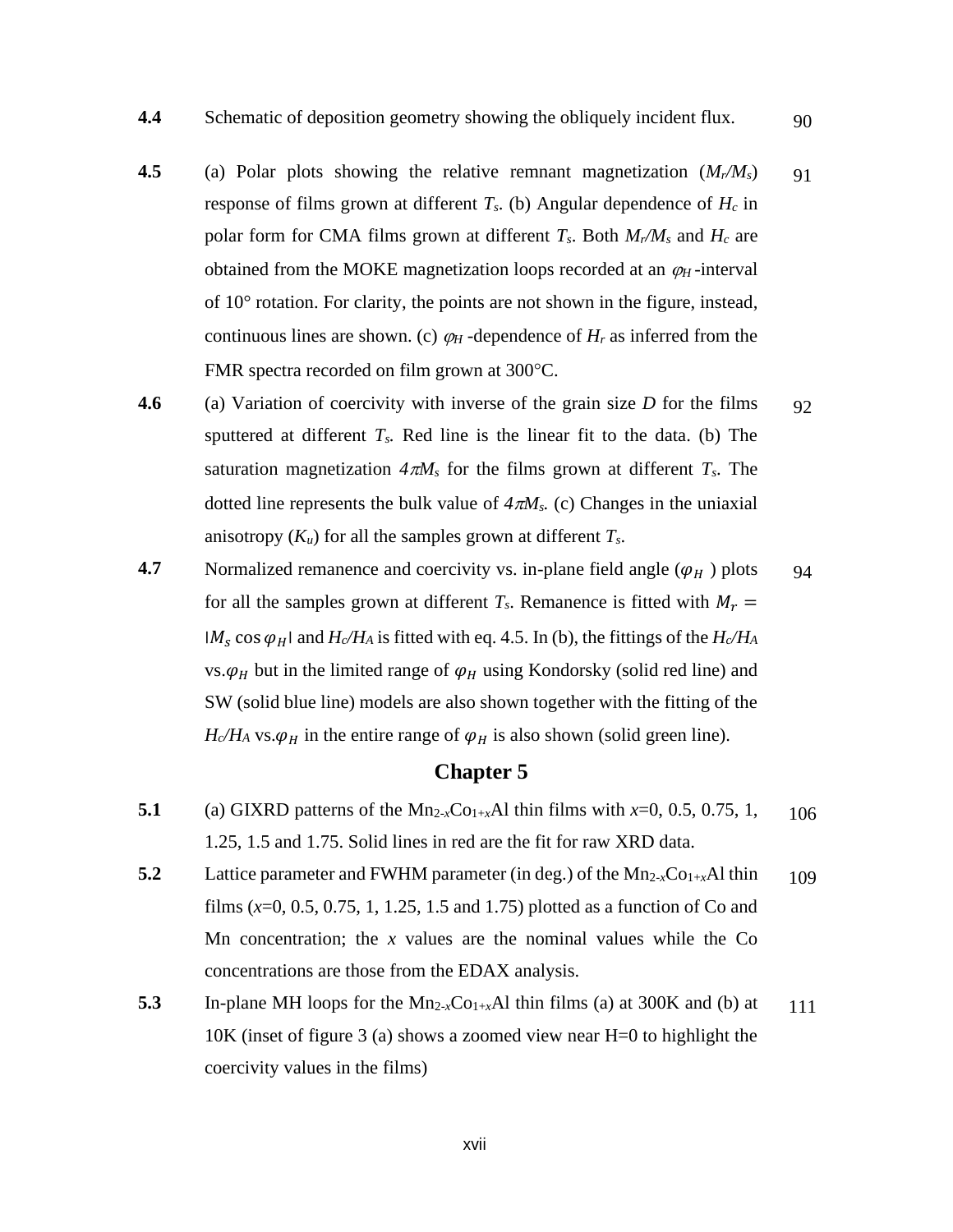- **5.4** *M<sub>s</sub>* variation for  $Mn_{2-x}Co_{1+x}Al$  thin films at 300K and 10K with different Mn and Co concentrations (as inferred from EDX measurements). 112
- **5.5** (a) *Ms*(T)/*Ms*(0) plotted as a function of temperature. Continuous line (color online) represents the fitting of the data with eq. 5.2. The fitted values of  $T_c$  for the respective thin films are also shown in panels. 113
- **5.6** The measured zero field longitudinal resistivity plotted as a function of temperature for  $Mn_{2-x}Co_{1+x}Al$ . 115
- **5.7** MR at 300K for different compositions of  $Mn_{2-x}Co_{1+x}Al$  thin films. Inset shows the contact geometry used for the measurement along with the applied field direction. The asymmetry in the MR could be due to the potential misalignment of contacts. This is substantiated from the observation that higher MR-asymmetry is observed in films that have the strongest Hall signal, *i.e.,* films having high Mn concentration. 117
- **5.8** (a) Plot of Hall resistivity  $\rho_{xy}$  data as a function of applied magnetic field  $\mu_0H$  for Mn<sub>2-*x*</sub>Co<sub>1+*x*</sub>Al (0≤*x*≤1.75) films recorded at 10, 50, 150, 250, and 300 K (For clarity, the 5-probe contact geometry and colors corresponding to different measurement temperatures are highlighted separately. 119
- **5.9** (a) Hall conductivity at 10K plotted as a function of a magnetic field for the  $Mn_{2-x}Co_{1+x}Al$  films. (b) Anomalous Hall conductivity at 10K plotted as function Co and Mn concentrations for  $Mn_{2-x}Co_{1+x}Al$ . (c) The  $\rho_{AHE}$  plotted as a function of  $\rho_{xx}^2$  for Mn<sub>2</sub>CoAl film. The 4 points correspond to 10, 50, 150, and 250K. (d) Hall conductivity plotted as a function of the magnetic field for Mn<sub>2</sub>CoAl film at 10K. 121

- **6.1** Grazing incidence X ray diffraction pattern of CMA thin films grown at *Ts*= 200°C, 300°C, 400°C and 500°C. 127
- **6.2** AFM images ( $10 \times 10 \mu m^2$ ) of CMA thin films, inset showing  $\rho_{rms}$  and  $T_s$ for the thin film. 128
- **6.3** (a) *f* vs  $H_r$  plot for the Si/CMA (~50 nm) thin film grown at different  $T_s$ , measured along easy axis and (b)  $T_s$  dependence of  $4\pi M_{\text{eff}}$  obtained from the Kittel's equation. 128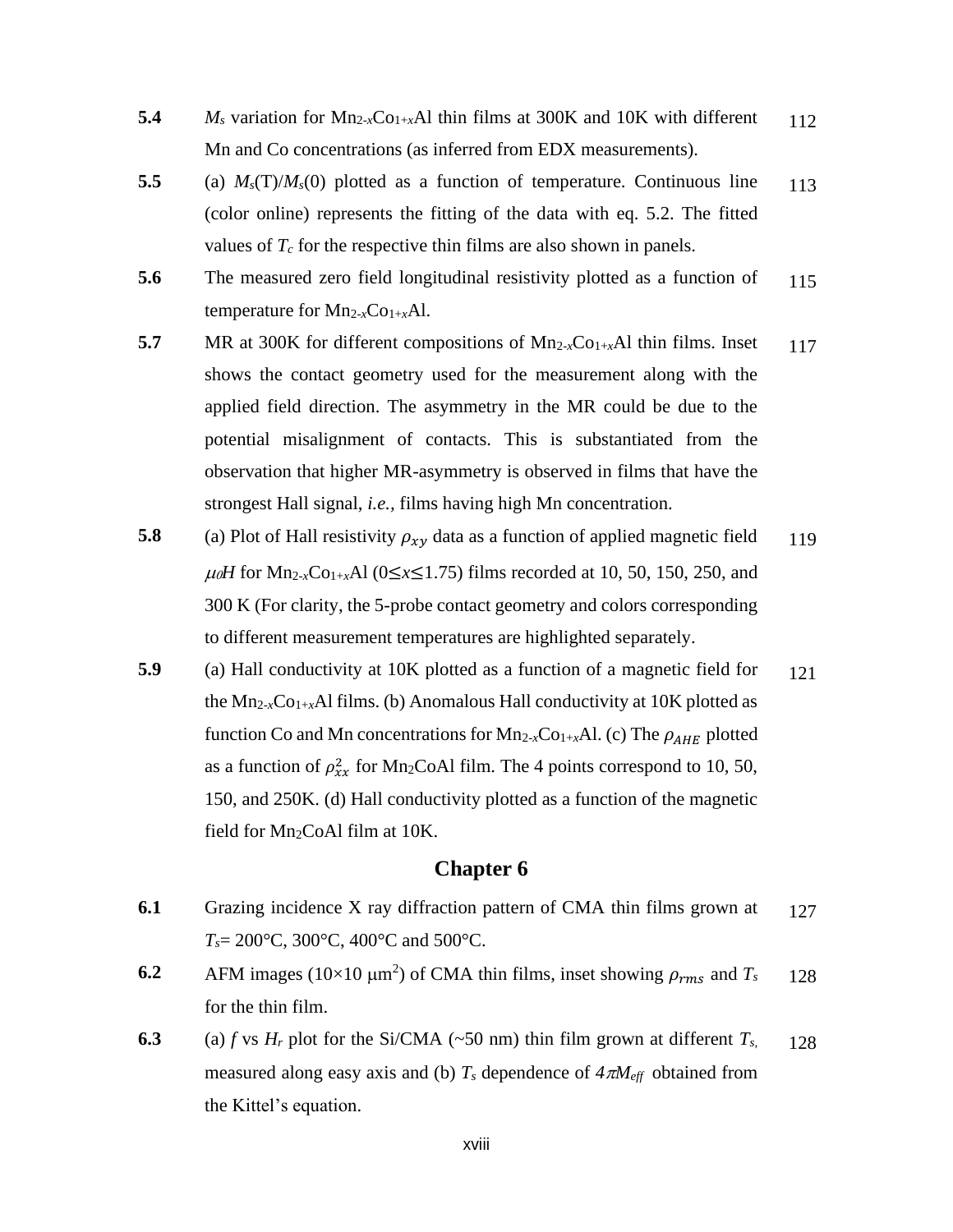- **6.4** Line width vs. frequency plot the Si/CMA (~50 nm) thin film grown at different  $T_s$ , measured along (a) easy axis and (b) hard axis. 129
- **6.5** Variation in Gilbert damping constant  $(\alpha)$  with  $T_s$  along easy and hard axis directions. 130